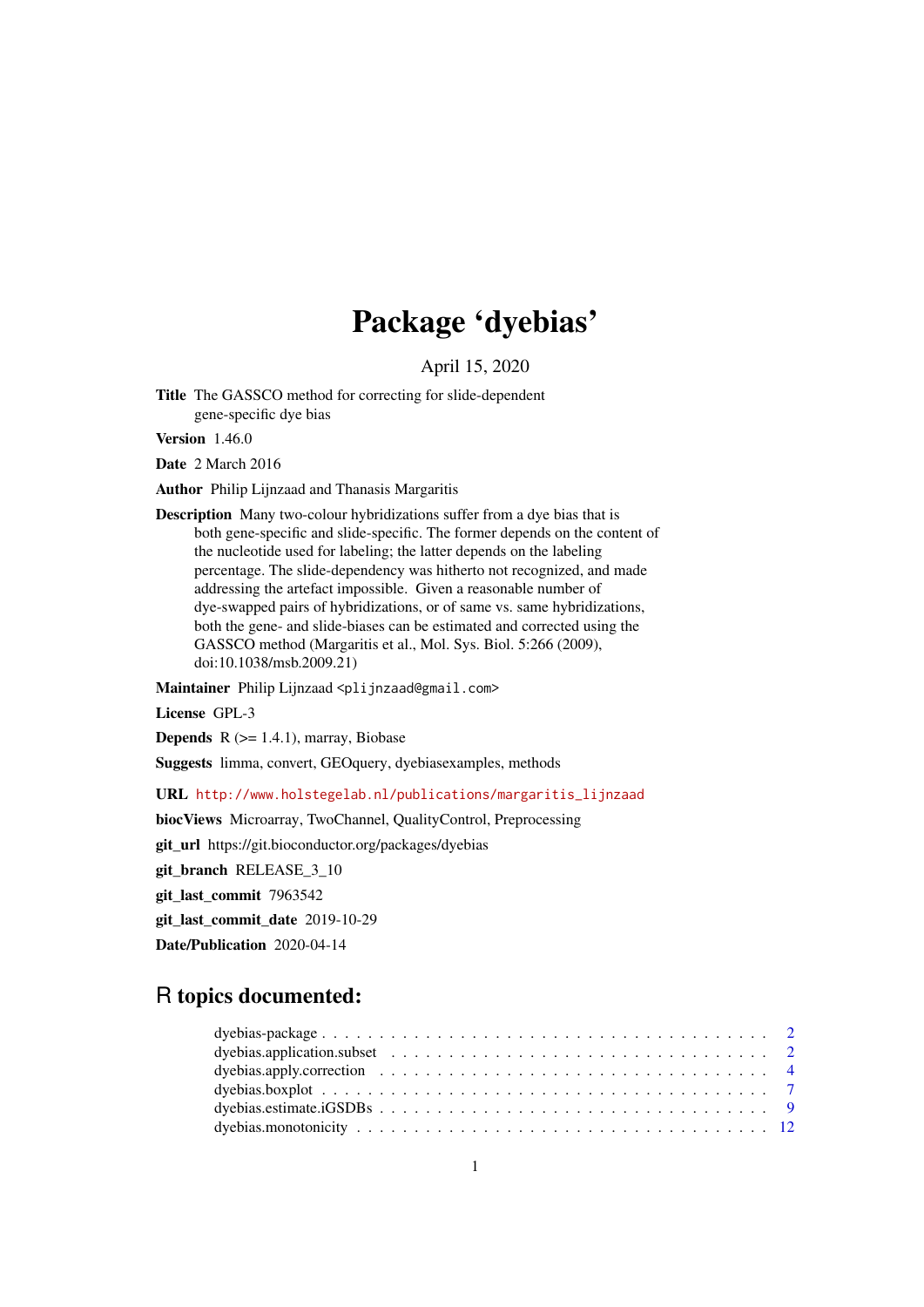<span id="page-1-0"></span>

| Index |  |  |  |  |  |  |  |  |  |  |  |  |  |  |  | 21 |
|-------|--|--|--|--|--|--|--|--|--|--|--|--|--|--|--|----|
|       |  |  |  |  |  |  |  |  |  |  |  |  |  |  |  |    |
|       |  |  |  |  |  |  |  |  |  |  |  |  |  |  |  |    |

dyebias-package *The GASSCO method for correcting for slide-dependent gene-specific dye bias*

#### Description

Many two-colour hybridizations suffer from a dye bias that is both gene-specific and slide-specific. The former depends on the content of the nucleotide used for labeling; the latter depends on the labeling percentage. The slide-dependency was hitherto not recognized, and made addressing the artefact impossible. Given a reasonable number of dye-swapped pairs of hybridizations, or of same vs. same hybridizations, both the gene- and slide-biases can be estimated and corrected using the GASSCO method (Margaritis et al., Mol. Sys. Biol. 5:266 (2009), doi:10.1038/msb.2009.21)

# Details

| Package: | dyebias     |
|----------|-------------|
| Type:    | Package     |
| Version: | 1.7.1       |
| Date:    | 26 May 2010 |
| Licence: | GPL-3       |

#### Author(s)

Philip Lijnzaad and Thanasis Margaritis Philip Lijnzaad <p.lijnzaad@umcutrecht.nl> (Maintainer).

# See Also

[dyebias.application.subset](#page-1-1), [dyebias.apply.correction](#page-3-1), [dyebias.boxplot](#page-6-1), [dyebias.estimate.iGSDBs](#page-8-1), [dyebias.monotonicity](#page-11-1), [dyebias.monotonicityplot](#page-13-1), [dyebias.rgplot](#page-15-1), [dyebias.trendplot](#page-17-1).

<span id="page-1-1"></span>dyebias.application.subset

*Return a subset of reporters that can be dye bias-corrected reasonably well*

# Description

Convenience function returning a subset of reporters that can be expected to be corrected reasonably well. Often, the logical AND of this set and that of maW(data.norm) ==  $1.0$  is used. The resulting subset is passed as the application. subset-argument to dyebias. apply. correction.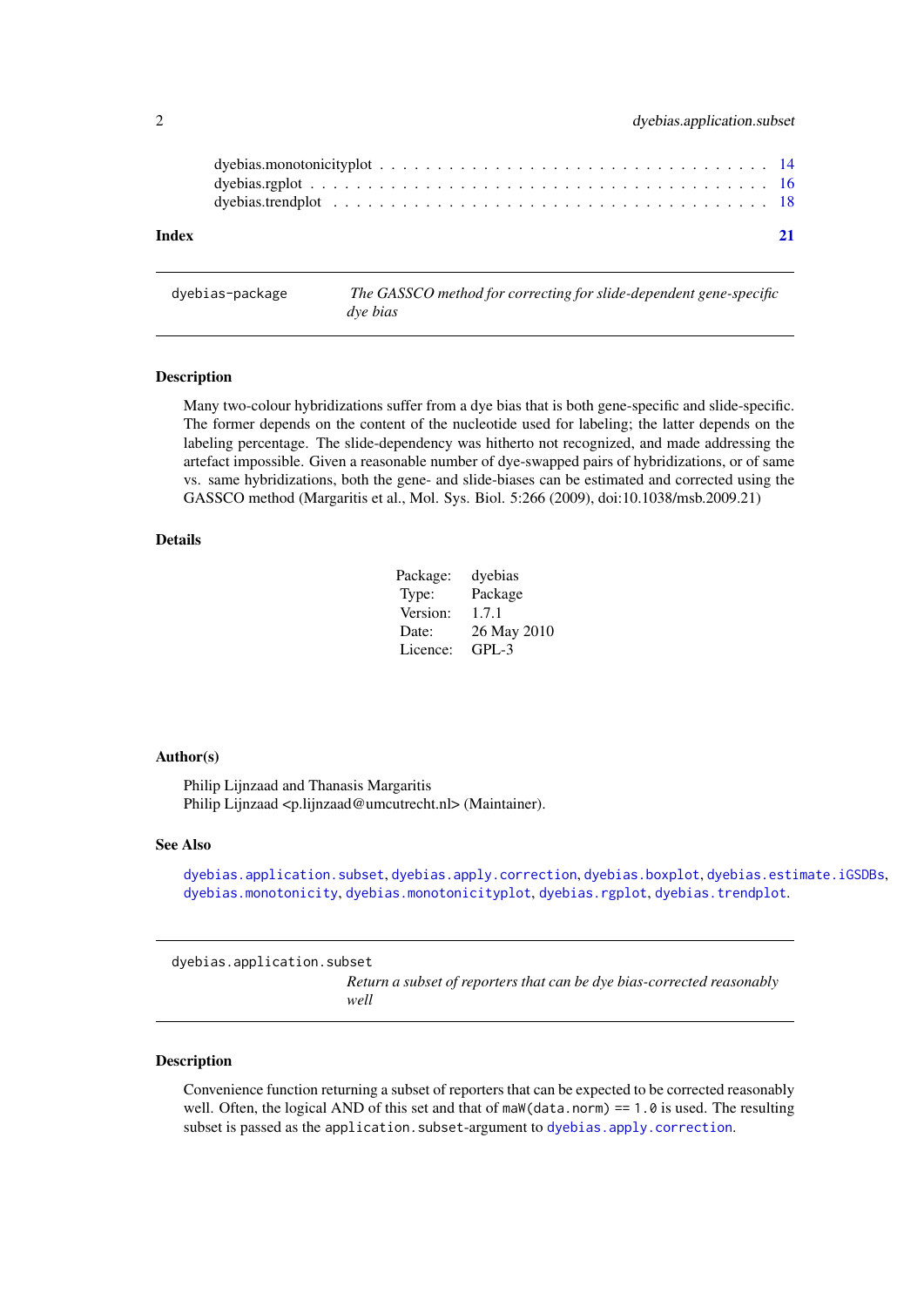#### <span id="page-2-0"></span>Usage

```
dyebias.application.subset(data.raw=NULL, min.SNR=1.5,
                           use.background=FALSE, maxA=15)
```
# Arguments

| data.raw | A marray Raw object whose normalized data is to be dye bias-corrected.                                                                                                                                                                                                                        |
|----------|-----------------------------------------------------------------------------------------------------------------------------------------------------------------------------------------------------------------------------------------------------------------------------------------------|
| min. SNR | The minimum signal to noise ratio to require. It is loosely defined here as the<br>foreground over the background signal. The background signal may not be real;<br>see below.                                                                                                                |
|          | use background Logical indicating whether or not to use the background signals<br>maRb(data.raw) and maGb(data.raw). If the data.raw object does not have<br>them, specify use . background=FALSE. This will use the smallest foreground of<br>all reporters instead of the real backgrounds. |
| maxA     | The maximum signal that is still allowed.                                                                                                                                                                                                                                                     |

#### Details

This routine requires an marrayRaw object since only that contains the background intensities. If you only have normalized data, use something like

```
bg <- matrix(0.5, nrow=maNspots(data.norm), ncol=maNsamples(data.norm))
data.raw <- new("marrayRaw", maRf=maR(data.norm), maGf=maG(data.norm),
                             maRb=bg, maGb=bg, maW=maW(data.norm))
```
# Value

A matrix of logicals with the same dimensions as those of maRf{data.raw} is returned.

# Author(s)

Philip Lijnzaad p.lijnzaad@umcutrecht.nl

#### References

Margaritis, T., Lijnzaad, P., van Leenen, D., Bouwmeester, D., Kemmeren, P., van Hooff, S.R and Holstege, F.C.P. (2009) Adaptable gene-specific dye bias correction for two-channel DNA microarrays. *Molecular Systems Biology*, 5:266, 2009. doi: 10.1038/msb.2009.21.

#### See Also

[dyebias.apply.correction](#page-3-1)

#### Examples

```
## First load data and estimate the iGSDBs
## (see dyebias.estimate.iGSDBs)
```
### choose the estimators and which spots to correct: estimator.subset <- dyebias.umcu.proper.estimators(maInfo(maGnames(data.norm)))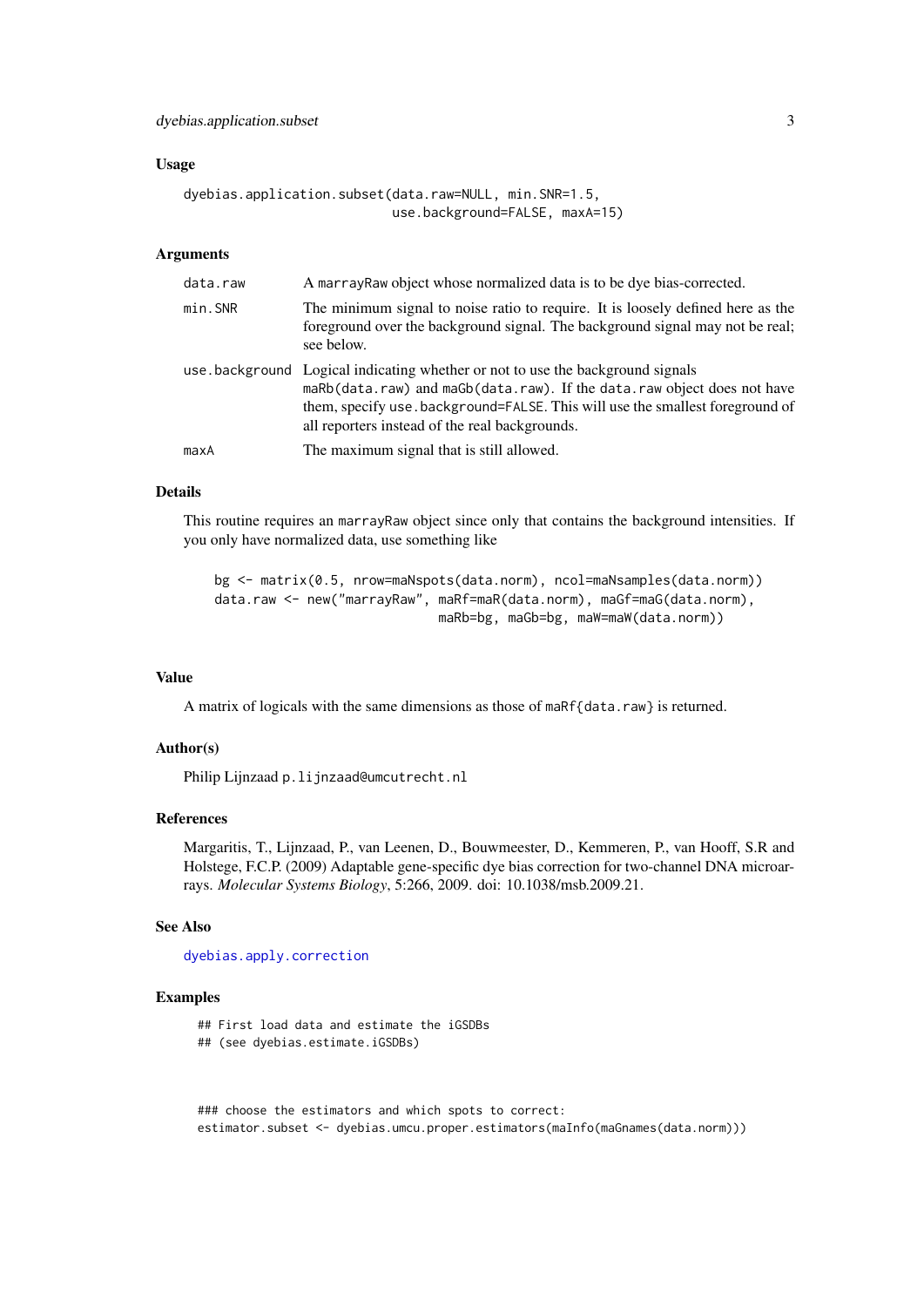```
### choose which genes to dye bias correct. Typically, this is based
### both on flagged spots and intensity
application.subset \leq maW(data.norm) == 1 &
       dyebias.application.subset(data.raw=data.raw, use.background=TRUE)
```

```
summary(application.subset)
```
<span id="page-3-1"></span>dyebias.apply.correction

*Perform dye bias correction using the GASSCO method*

# Description

Corrects the gene- and slide specific dye bias in a data set, using the GASSCO method by Margaritis et al.

# Usage

```
dyebias.apply.correction(data.norm, iGSDBs, estimator.subset=TRUE,
                         application.subset=TRUE, dyebias.percentile=5,
                         minmaxA.perc=25, minA.abs=NULL, maxA.abs=NULL,
                         verbose=FALSE)
```
# Arguments

| data.norm | A marrayNorm object containing the data whose dye bias should be corrected.<br>This object must be a complete marray Norm object. In particular, maLabels (maGnames (data.norm))<br>should be set and indicate the identities of the spots. Spots with the same ID<br>should contain the same oligo or cDNA sequence, and will receive the same dye<br>bias correction. |
|-----------|-------------------------------------------------------------------------------------------------------------------------------------------------------------------------------------------------------------------------------------------------------------------------------------------------------------------------------------------------------------------------|
| iGSDBs    | A data frame with the intrinsic gene specific dye bias per reporter (i.e., oligo or<br>cDNA). The data frame would typically have come from a call to dyebias. estimate. iGSDBs,<br>but this is not necessary; other estimates can also be used.<br>The data frame must have (at least) the following columns:                                                          |
|           | • reporterIdThe name of the reporter. This must match the IDs in<br>maLabels(maGnames(data.norm))<br>• dyebias An estimate of the dye bias                                                                                                                                                                                                                              |
|           | $\bullet$ A<br>The average expression value A of this reporter. $(A = (log_2(R) + log_2(G))/2 =$<br>$(log_2(Cy5) + log_2(Cy3))/2$ ). The A-value is used to base exclusions on. If<br>you don't have it, you can use any value (but realize that the minmaxA.perc, minA.abs, maxA.abs<br>arguments are still applied).                                                  |
|           | The order of the rows in this data frame is irrelevant. There must be no rows<br>with duplicate reporterId in this frame.                                                                                                                                                                                                                                               |
|           | For any reporter in data. norm that is not in the iGSDBs data frame, an iSGDB<br>of 0.00 is used, i.e. data from such reporters is not dye bias-corrected.                                                                                                                                                                                                              |

<span id="page-3-0"></span>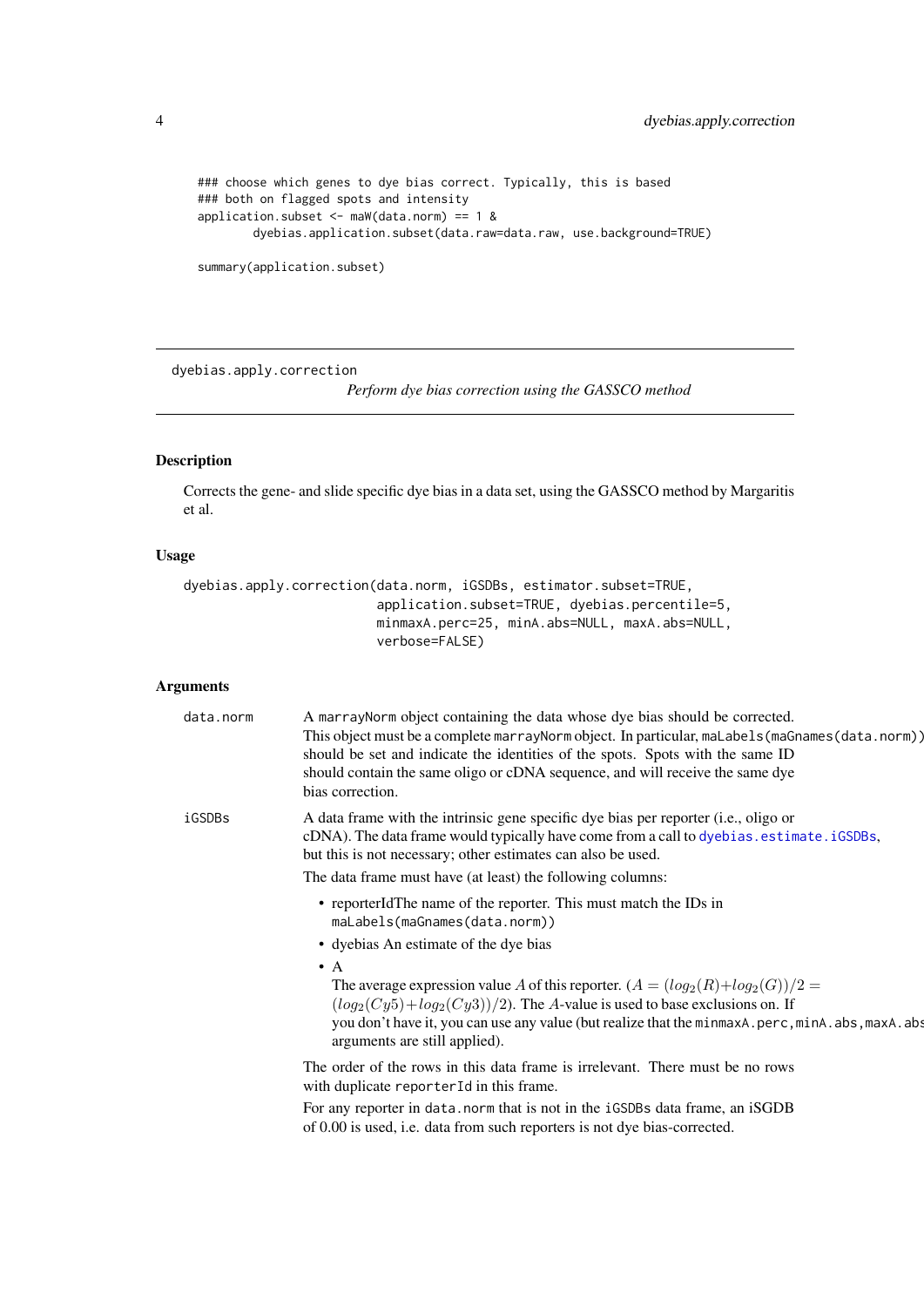<span id="page-4-0"></span>estimator.subset

|                    | An index indicating which reporters are fit to be used as estimators of the slide<br>bias. This set of reporters is used throughout the whole data set. Reporters that<br>are typically excluded are those corresponding to parasitic DNA elements or<br>mitochondrial genes.                                                                                                                                                                                                                                                                                  |
|--------------------|----------------------------------------------------------------------------------------------------------------------------------------------------------------------------------------------------------------------------------------------------------------------------------------------------------------------------------------------------------------------------------------------------------------------------------------------------------------------------------------------------------------------------------------------------------------|
| application.subset |                                                                                                                                                                                                                                                                                                                                                                                                                                                                                                                                                                |
|                    | An index indicating which values must be dye bias-corrected. It should be either<br>a vector with as many values as spots, or a matrix of the same dimensions as<br>maM(data.norm). In former case, the selected spots on all slides with be dye<br>bias-corrected; in the latter, selected spots on selected slides will corrected.                                                                                                                                                                                                                           |
|                    | Often it is prudent not to dye bias-correct measurements that are close to the<br>detection limit or close to signal saturation. A convenience function for this is<br>provided; see                                                                                                                                                                                                                                                                                                                                                                           |
|                    | dyebias.application.subset.                                                                                                                                                                                                                                                                                                                                                                                                                                                                                                                                    |
| dyebias.percentile |                                                                                                                                                                                                                                                                                                                                                                                                                                                                                                                                                                |
|                    | The slide bias estimation uses a small subset of reporters having the strongest<br>green or red iGSDB, as specified by this percentile. The default should suffice<br>in practically all cases.                                                                                                                                                                                                                                                                                                                                                                |
| minmaxA.perc       | To obtain a robust estimate of the slide bias, the range of the average expres-<br>sion $A$ is trimmed by minmaxA. perc percent on both sides; only reporters lying<br>inside this trimmed range are considered as estimators of the slide bias. The<br>default value is 25, meaning that only probes with an average expression within<br>the interquartile range are considered as estimator genes (from these, the top<br>dyebias.percentile red- and green-biased are then actually used). The de-<br>fault value should suffice in practically all cases. |
| minA.abs           | If specified, reporters with an average expression $(A)$ lower than this value are<br>never considered as estimators of the slide bias. If not specified, reporters with<br>an $A$ -percentile $\lt$ minmaxA. perc are not considered.                                                                                                                                                                                                                                                                                                                         |
| maxA.abs           | If specified, reporters with an average expression $(A)$ greater than this are never<br>considered as estimators of the slide bias. If not specified, reporters with an<br>$A$ -percentile < 100-minmaxA.perc are not considered.                                                                                                                                                                                                                                                                                                                              |
| verbose            | Logical speficying whether to be verbose or not                                                                                                                                                                                                                                                                                                                                                                                                                                                                                                                |

# Details

This function corrects the gene-specific dye bias of two-colour microarrays with the GASSCO method. This method is general, robust and fast, and is based on the observation that the total bias per gene is the product of a slide-specific factor (strongly related to the labeling percentage) and an intrinsic gene-specific factor (iGSDB), which is strongly related to the probe sequence.

The slide bias is estimated from the total bias of the dyebias.percentile percentage of reporters having the strongest iGSDB. The iGSDBs can be estimated with

[dyebias.estimate.iGSDBs](#page-8-1).

If the signal of certain oligos is too weak, or in contrast, tends to be saturated, they are no good estimator of the slide bias. Therefore, only reporters with an average expression level A that is not too extreme are allowed to be slide bias estimators. (This is the reason for the A-column in the iGSDBs data frame).

Full control over which reporters to allow as slide bias estimators is given by the arguments minmaxA.perc, minA. abs, and maxA. abs; see there for details. To not exclude any reporter (e.g., when  $\overline{A}$  is not available and therefore artificially set), you can use minA.abs= -Inf and maxA.abs = Inf.

For further details concerning the method, see the dyebias vignette and the publication. If your research benefits from using this package, we kindly request that you cite this work.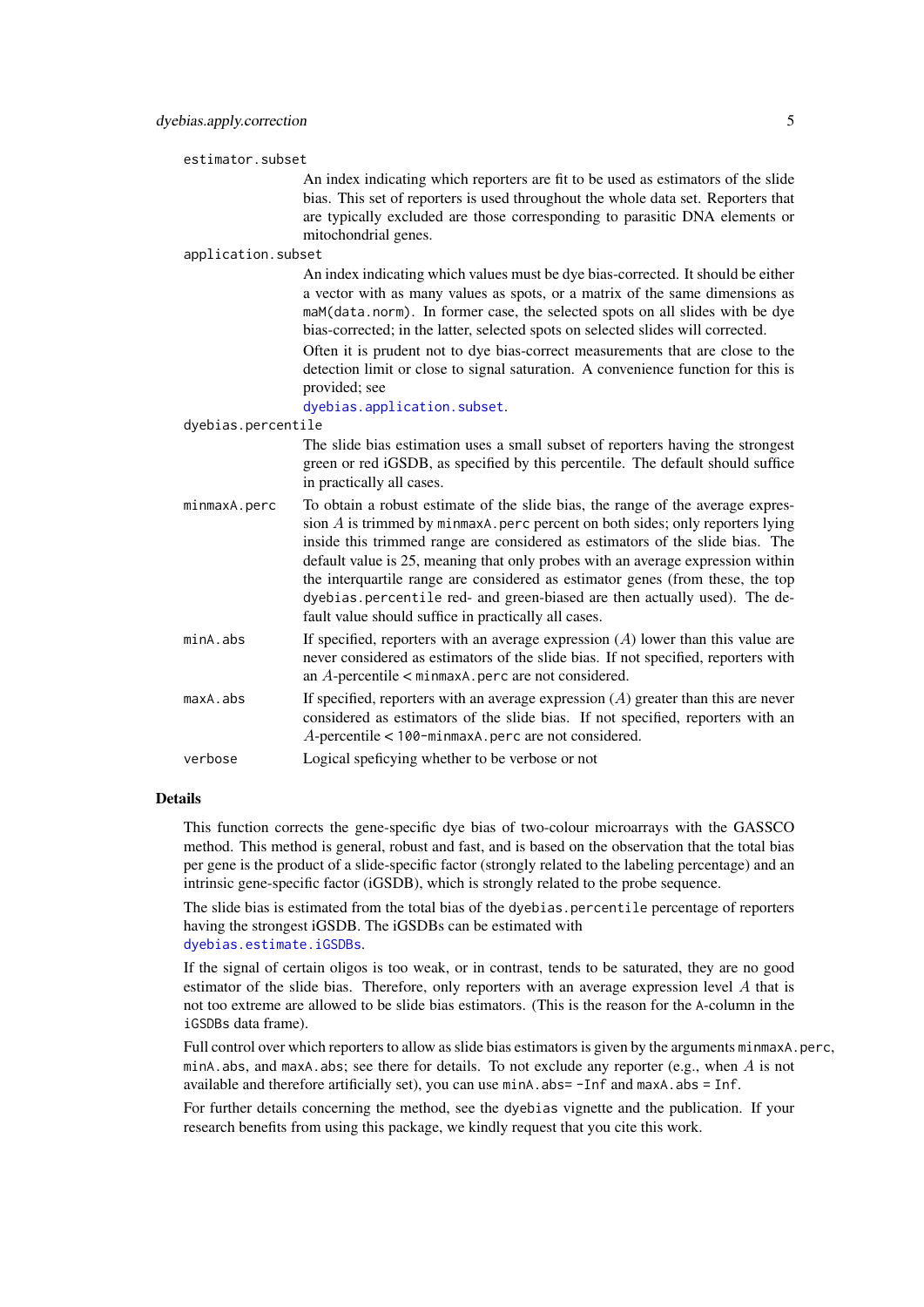# Value

The data returned is a list wit the following elements

|                      | data.corrected A marrayNorm object of the same 'shape' as the input data.norm, but with<br>corrected $M$ values.                                                                                                                                                                                                                                                                                                                                                                                                                                                                                                                                                                                                                                                                                                                                                                                                                                           |
|----------------------|------------------------------------------------------------------------------------------------------------------------------------------------------------------------------------------------------------------------------------------------------------------------------------------------------------------------------------------------------------------------------------------------------------------------------------------------------------------------------------------------------------------------------------------------------------------------------------------------------------------------------------------------------------------------------------------------------------------------------------------------------------------------------------------------------------------------------------------------------------------------------------------------------------------------------------------------------------|
| estimators           | Another list, containing the details of the reporters that were used to obtain an<br>estimate of the slide bias. The contents of the estimators list are:                                                                                                                                                                                                                                                                                                                                                                                                                                                                                                                                                                                                                                                                                                                                                                                                  |
|                      | • green.idsThe IDs of the reporters having the strongest green effect.<br>• green.cutoffAll reporters in green.ids have an iGSDB below this value.<br>• green.subsetAn index into the reporters having the strongest green effect.<br>• green.iGSDBsThe corresponding iGSDBs<br>• red.idsThe IDs of the reporters having the strongest red effect.<br>• red.cutoffAll reporters in green.ids have an iGSDB above this value.<br>• red.subsetAn index into the reporters having the strongest red effect.<br>• red.iGSDBsThe corresponding iGSDBs                                                                                                                                                                                                                                                                                                                                                                                                           |
| summary              | A data frame summarizing the correction process per slide. It consist of the<br>following columns:<br>• slideThe slide number<br>• fileWhich file it came from<br>• green.correctionThe slide bias based on only the green bias of this slide<br>• red.correctionThe slide bias based on only the red bias of this slide<br>• avg.correctionThe total correction factor of this slide. This is in fact the<br>slide bias<br>• var. ratio The ratio of the variance of $M$ after and before the correction. The<br>smaller this number, the smaller the variance of $M$ around the mean has<br>become, providing a measure of the success of the dye bias correction. Only<br>data points that were in the application. subset are considered.<br>• reduction.percAs var.ratio, but expressed as a percentage. The larger this<br>value, the greater the correction.<br>• p.valueThe p-value for the significance of the reduction in variance ( $F$ -test; |
| $dx + y$ uncorrooted | $H_0$ : variances before and after correction are identical)                                                                                                                                                                                                                                                                                                                                                                                                                                                                                                                                                                                                                                                                                                                                                                                                                                                                                               |

data.uncorrected

The uncorrected input marrayNorm, for convenience

# Note

Note that the input data should be normalized, and that the dye swaps should not have been swapped back (if needed, this can of course be done afterwards).

# Author(s)

Philip Lijnzaad <p.lijnzaad@umcutrecht.nl>

# References

Margaritis, T., Lijnzaad, P., van Leenen, D., Bouwmeester, D., Kemmeren, P., van Hooff, S.R and Holstege, F.C.P. (2009). Adaptable gene-specific dye bias correction for two-channel DNA microarrays. *Molecular Systems Biology*, 5:266, 2009. doi: 10.1038/msb.2009.21.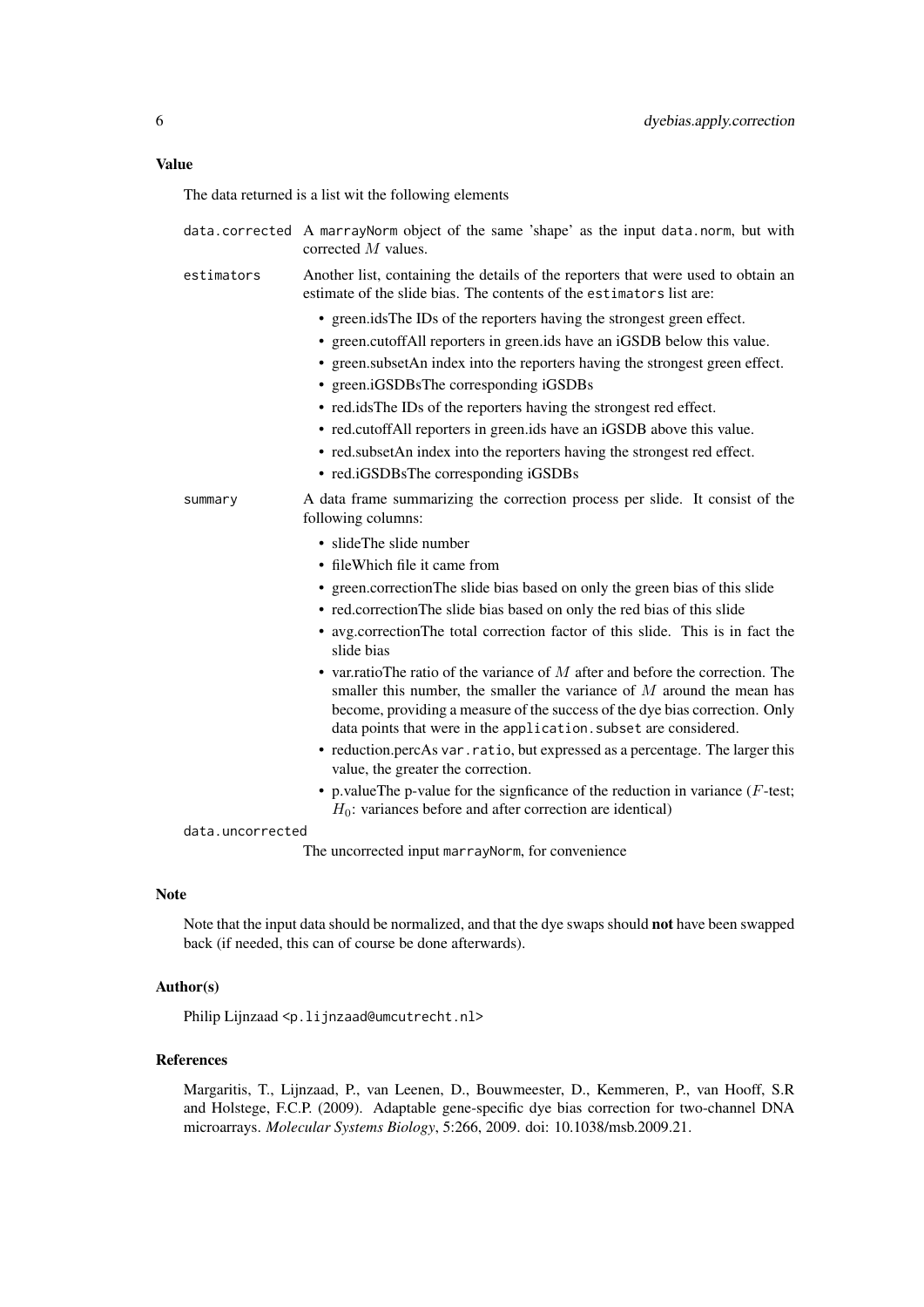#### <span id="page-6-0"></span>dyebias.boxplot 7

#### See Also

```
dyebias.estimate.iGSDBs, dyebias.application.subset, dyebias.rgplot, dyebias.maplot,
dyebias.boxplot, dyebias.trendplot
```
#### Examples

## First load data and estimate the iGSDBs

```
## (see dyebias.estimate.iGSDBs)
  ### choose the estimators and which spots to correct:
  estimator.subset <- dyebias.umcu.proper.estimators(maInfo(maGnames(data.norm)))
  ### choose which genes to dye bias correct:
  application.subset \leq (maW(data.norm) == 1 &
               dyebias.application.subset(data.raw=data.raw, use.background=TRUE))
  ### do the correction:
  correction <- dyebias.apply.correction(data.norm=data.norm,
                                         iGSDBs = iGSDBs.estimated,
                                         estimator.subset=estimator.subset,
                                         application.subset = application.subset,
                                         verbose=FALSE)
  ## Not run:
     edit(correction$summary)
## End(Not run)
  ## give overview:
  correction$summary[,c("slide", "file", "avg.correction", "reduction.perc", "p.value")]
  ## and summary:
  summary(as.numeric(correction$summary[, "reduction.perc"]))
```
<span id="page-6-1"></span>dyebias.boxplot *Creates boxplots of the reporters with the strongest dye bias*

#### Description

The aim of this routine is to show the magnitude of the dye bias across the data set, as well as the extent to which the GASSCO method could get rid of it. Typically, two boxplots would be shown, one before, one after dye bias correction. For esthetic reasons, the boxplots are usually ordered by the overal slide bias of the uncorrected data set. See also Margaritis et al. (2009), Fig. 1 and 3.

#### Usage

dyebias.boxplot(data, iGSDBs, dyebias.percentile=5, application.subset=TRUE, order, output=NULL,  $ylim=c(-4,4), ...$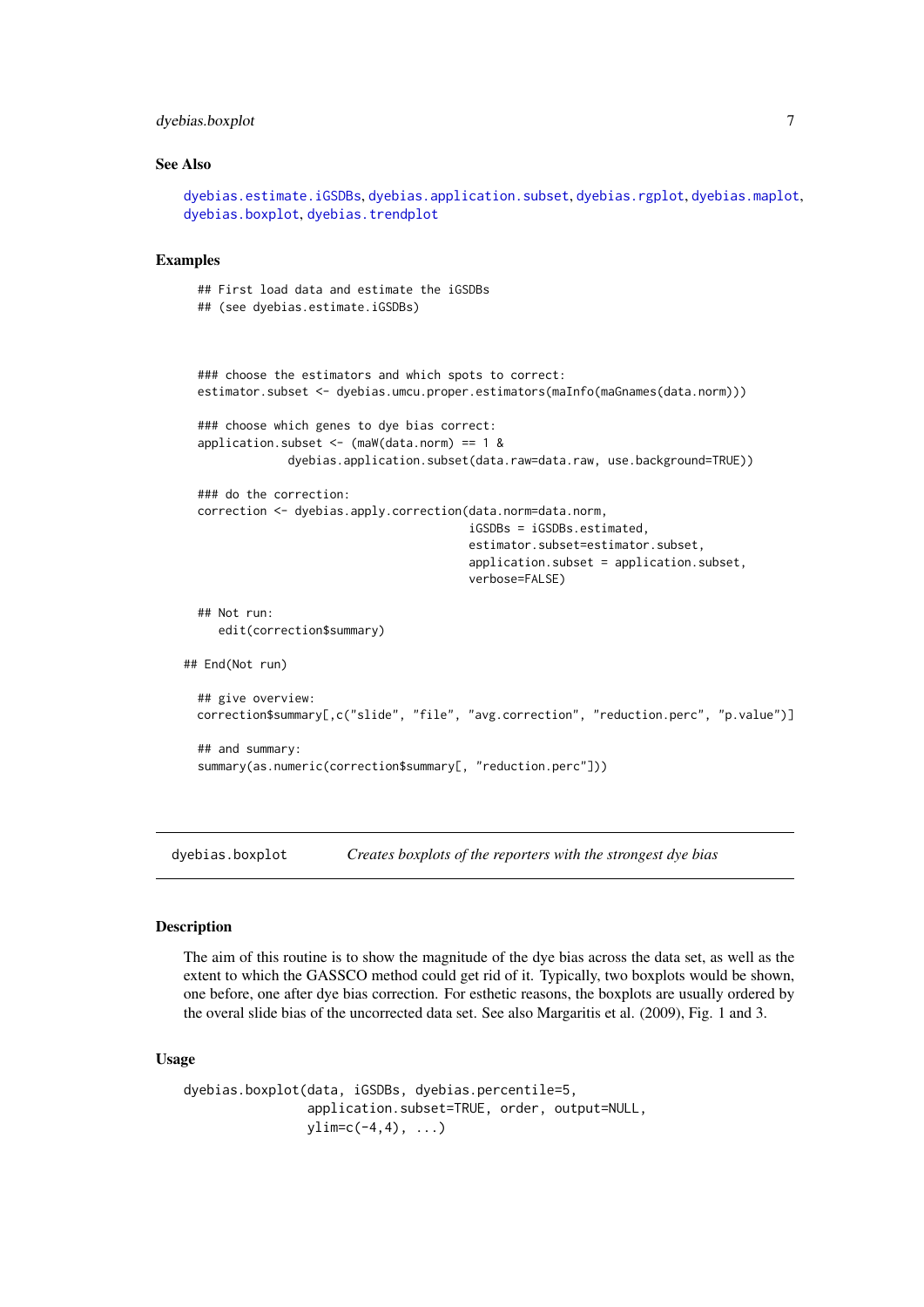# <span id="page-7-0"></span>Arguments

| data               | The marray Norm object to boxplot.                                                                                                                                                                                                                                                                                                                                                                                                                                                                  |
|--------------------|-----------------------------------------------------------------------------------------------------------------------------------------------------------------------------------------------------------------------------------------------------------------------------------------------------------------------------------------------------------------------------------------------------------------------------------------------------------------------------------------------------|
| iGSDBs             | A data frame with intrinsic gene-specific dye biases, the same as that used in<br>dyebias.apply.correction, probably returned by<br>dyebias.estimate.iGSDBs; see there for documentation.                                                                                                                                                                                                                                                                                                           |
| dyebias.percentile |                                                                                                                                                                                                                                                                                                                                                                                                                                                                                                     |
|                    | The percentile of intrinsic gene specific dye biases (iGSDBs) for which to high-<br>light the reporters.                                                                                                                                                                                                                                                                                                                                                                                            |
| application.subset |                                                                                                                                                                                                                                                                                                                                                                                                                                                                                                     |
|                    | The set of reporters that was eligible for dye bias correction; same argument as<br>for dyebias.apply.correction.                                                                                                                                                                                                                                                                                                                                                                                   |
| order              | If order==FALSE, no ordering of slides prior to boxplotting takes place. If<br>order==NULL, the slides are sorted by increasing slide bias prior to boxplot-<br>ting. This is typically done for data that is not yet dye bias corrected. This order<br>is also returned as a value. If an order!=NULL, the slides are put this order be-<br>fore boxplotting. This is typically done for a dye bias-corrected data set, using<br>the order of the uncorrected set. (See also Fig. 3 in the paper). |
| output             | Specifies the output. If NULL, the existing output device is used; if output is one<br>of "X11", "windows", "quartz", a new X11 (Unix)/windows (Windows)/quartz<br>(Mac) device is created. If output is a string ending in one of ".pdf", ".png", ".eps", ".ps"<br>is given, a file of that name and type is created and closed afterwards.                                                                                                                                                        |
| ylim               | As for boxplot()                                                                                                                                                                                                                                                                                                                                                                                                                                                                                    |
| $\cdots$           | Other arguments (such as main, etc.) are passed on to boxplot().                                                                                                                                                                                                                                                                                                                                                                                                                                    |
|                    |                                                                                                                                                                                                                                                                                                                                                                                                                                                                                                     |

# Value

The order obtained, for use in a later call to this same function.

# Author(s)

Philip Lijnzaad <p. lijnzaad@umcutrecht.nl>

# References

Margaritis, T., Lijnzaad, P., van Leenen, D., Bouwmeester, D., Kemmeren, P., van Hooff, S.R and Holstege, F.C.P. (2009) Adaptable gene-specific dye bias correction for two-channel DNA microarrays. *Molecular Systems Biology*, 5:266, 2009. doi: 10.1038/msb.2009.21.

# See Also

[dyebias.estimate.iGSDBs](#page-8-1), [dyebias.apply.correction](#page-3-1), [dyebias.rgplot](#page-15-1), [dyebias.maplot](#page-15-2), [dyebias.trendplot](#page-17-1)

# Examples

 $ylim < -c(-1, 1)$ layout(matrix(1:2, nrow=1,ncol=2))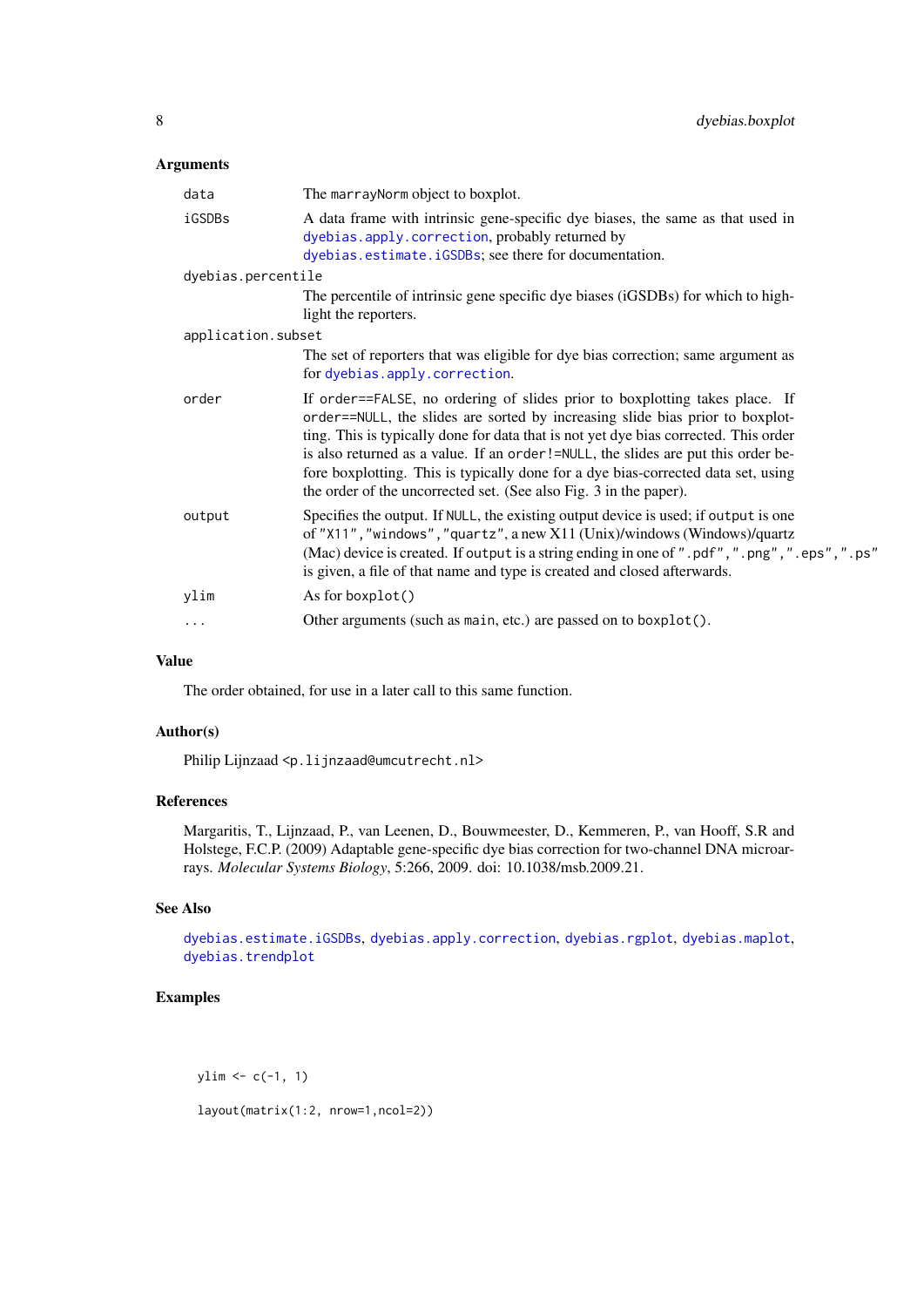```
order <- dyebias.boxplot(data=data.norm,
                      iGSDBs=iGSDBs.estimated, # from e.g. dyebias.estimate.iGSDBs
                      order=NULL, \qquad \qquad # i.e., order by increasing slide biasoutput=NULL,
                      main="before correction",
                      ylim=ylim)
order <- dyebias.boxplot(data=correction$data.corrected, # from dyebias.apply.correction
                      iGSDBs=iGSDBs.estimated,
                      order=order, \qquad \qquad # order by the original slide bias
                      output=NULL,
                      main="after correction",
                      ylim=ylim
                      )
```

```
dyebias.estimate.iGSDBs
```
*Estimate intrinsic gene specific dye biases (part of the GASSCO method)*

# Description

Obtain estimates for the instrinsic gene-specific dye bias (iGSDB) using a set of normalized data, as part of the GASSCO method.

## Usage

```
dyebias.estimate.iGSDBs(data.norm, is.balanced=TRUE, reference="ref",
                        verbose=FALSE)
```
# Arguments

| data.norm   | A marray Norm object containing the data for estimating the dye bias. This object<br>is supposed to be complete. In particular,<br>maLabels (maGnames (data.norm)) must be set and must indicate the identities<br>of the reporter sequence (i.e., oligo or cDNA sequence) of each spot. This helps<br>identify replicate spots, which are averaged as part of the estimation.<br>If the data is unbalanced (so is . balanced is FALSE),<br>maInfo(maTargets(data.norm)) is also required, and should contain at least<br>two attributes: Cy5 and Cy3. Both should indicate the factor value for the re-<br>spective channel.                                                                                                                                                                                                           |
|-------------|-----------------------------------------------------------------------------------------------------------------------------------------------------------------------------------------------------------------------------------------------------------------------------------------------------------------------------------------------------------------------------------------------------------------------------------------------------------------------------------------------------------------------------------------------------------------------------------------------------------------------------------------------------------------------------------------------------------------------------------------------------------------------------------------------------------------------------------------|
| is.balanced | The use of this argument is discouraged, since designs should generally be bal-<br>anced. The values other than TRUE will become illegal in the future.<br>Logical indicating whether the data set represents a balanced design (which is by<br>far the most common case). A design is balanced if all factor values are present<br>an equal number of times in both the forward and reverse dye orientations. A<br>self-self design is by definition balanced (even if the number of slides is uneven).<br>If is balanced is TRUE, the iGSDB estimate is obtained by simply averaging,<br>per reporter, all $M$ values (and the value of the reference argument is ignored).<br>If is balanced==FALSE, the design is inferred from the reference argument,<br>and subsequently the limma package is used to model the dye effect. This |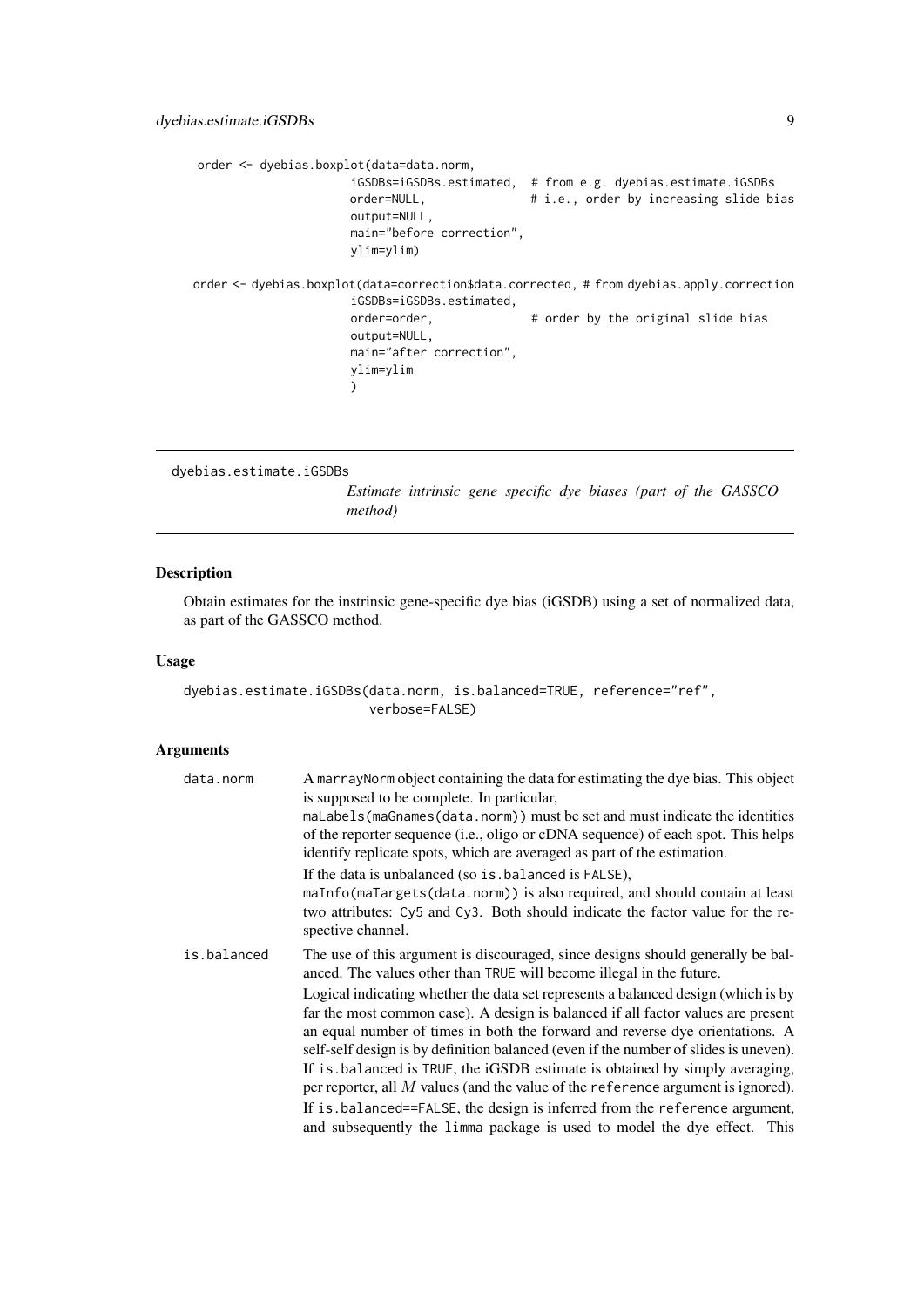<span id="page-9-0"></span>

|           | is typically done for an unbalanced data set, but there is no harm in setting<br>is balanced=FALSE for a design that by itself is already balanced. If there are<br>no missing values in the data, the results of using the simple average and the<br>limma procedure are identical (although LIMMA takes longer to compute the<br>iGSDBs). If the data set contains many missing data points (NA's), the limma<br>estimates differ slightly from the simple averaged estimates (although it is not<br>clear which ones are better).                                                                                                                                                                                                                                                                                                               |
|-----------|----------------------------------------------------------------------------------------------------------------------------------------------------------------------------------------------------------------------------------------------------------------------------------------------------------------------------------------------------------------------------------------------------------------------------------------------------------------------------------------------------------------------------------------------------------------------------------------------------------------------------------------------------------------------------------------------------------------------------------------------------------------------------------------------------------------------------------------------------|
| reference | If the design contains a single common reference, the reference argument<br>should be this common reference (which may not be empty). If the design con-<br>tains multiple common references, reference should be a vector listing all the<br>common references, and the name of the factor value that is not the common<br>reference should have its own common reference as a prefix. E.g., if two mutant<br>strains mutA and mutB were assayed, each against a separate common reference<br>ref1 and ref2, the reference-argument would be c("ref1", "ref2"), and<br>the Cy3 and Cy5 attributes of maInfo(maTargets(data.norm)) would be val-<br>ues from "ref1:mutA", "ref2:mutA", "ref1:mutB", "ref2:mutB". The colon<br>is not important, but the prefix is, as it allows the association of each sample<br>with its 'own' common reference. |

verbose Logical, indicating wether or not to be verbose.

# Details

This function implements the first step of the GASSCO method: estimating the so-called intrinsic gene specific dye biases, or briefly iGSDB. They can be estimated from a (preferably large) data set containing either self-self experiments, or dye-swapped slides.

The assumption underlying this approach is that with self-selfs, or with pairs of dye swaps, the only effect that can lead to systematic changes between Cy5 and Cy3, is in fact the dye effect.

There are two cases to distinguish, the balanced case, and the unbalanced case. In the balanced case, the iGSDB estimate is simply the average  $M$  (where

 $M = log_2(R/G) = log_2(Cy5/Cy3)$  over all slides. A set of slides is balanced if all factor values are present in as many dye-swapped as non-dye-swapped slides. A set of self-self slides is in fact a degenerate form of this, and is therefore also balanced.

In the unbalanced case, one could omit slides until the data set is balanced. However, this is wasteful as we can use linear modelling to obtain estimates. We use the limma package for this (Smyth, 2005). The only unbalanced designs currently supported are a common reference design, and a set of common reference designs.

There are no weights or subset argument to this function; the estimation is done for all reporters found. If there are replicate spots, they are averaged prior to the estimation (the reason being that we are not interested in p-values for the estimate)

Having obtained the iGSDB estimates, the corrections can be applied to either to the hybridizations given by the data.norm argument, or to a different set of slides that is thought to have very similar iGSDBs. Applying the corrections is done with

[dyebias.apply.correction](#page-3-1).

## Value

A data frame is returned with as many rows as there are reporters (replicate spots have been averaged), and the following columns:

reporterId The name of the reporter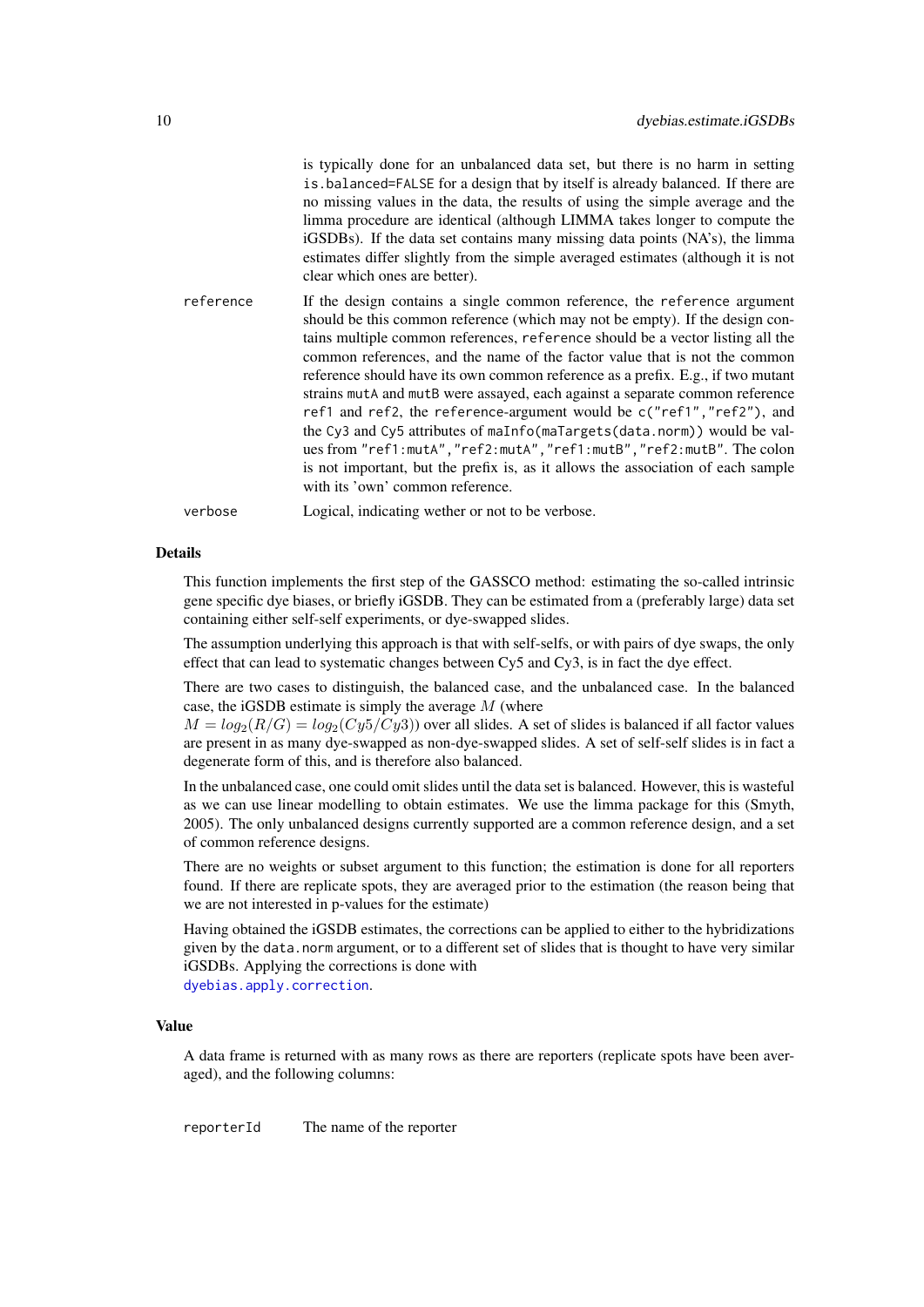#### dyebias.estimate.iGSDBs 11

| dvebias | The intrinsic gene-specific dye bias (iGSDB) of this reporter                                                                                                                            |
|---------|------------------------------------------------------------------------------------------------------------------------------------------------------------------------------------------|
| A       | The average expression level of this reporter in the given data set                                                                                                                      |
| p.value | The <i>p</i> -value for the dyebias (\$H 0\$: dyebias = 0). All <i>p</i> -value are set to NA<br>if they were not estimated (i.e., if limma was not run because is balanced was<br>TRUE) |

This data frame is typically used as input to [dyebias.apply.correction](#page-3-1).

#### Note

Note that the input data should be normalized, and that the dye swaps should not have been swapped back. After all, we're interested in the difference of Cy5 over Cy3, not the difference of experiment over reference.

#### Author(s)

Philip Lijnzaad <p.lijnzaad@umcutrecht.nl>

# References

Margaritis, T., Lijnzaad, P., van Leenen, D., Bouwmeester, D., Kemmeren, P., van Hooff, S.R and Holstege, F.C.P. (2009) Adaptable gene-specific dye bias correction for two-channel DNA microarrays. *Molecular Systems Biology*, 5:266, 2009. doi: 10.1038/msb.2009.21.

Dudoit, S. and Yang, Y.H. (2002) Bioconductor R packages for exploratory analysis and normalization of cDNA microarray data. In: Parmigiani, G., Garrett, E.S. , Irizarry, R.A., and Zeger, S.L. (eds.) *The Analysis of Gene Expression Data: Methods and Software*, Springer, New York.

Smyth, G.K. (2005) Limma: linear models for microarray data. In: Gentleman, R., Carey, V., Dudoit, S., Irizarry, R. and Huber, W. (eds). *Bioinformatics and Computational Biology Solutions using R and Bioconductor*, Springer, New York.

# See Also

dyebias.apply.correction

#### Examples

```
iGSDBs.estimated <- dyebias.estimate.iGSDBs(data.norm,
                                             is.balanced=TRUE,
                                             verbose=FALSE)
 summary(iGSDBs.estimated)
## Not run:
  hist(iGSDBs.estimated$dyebias, breaks=50)
```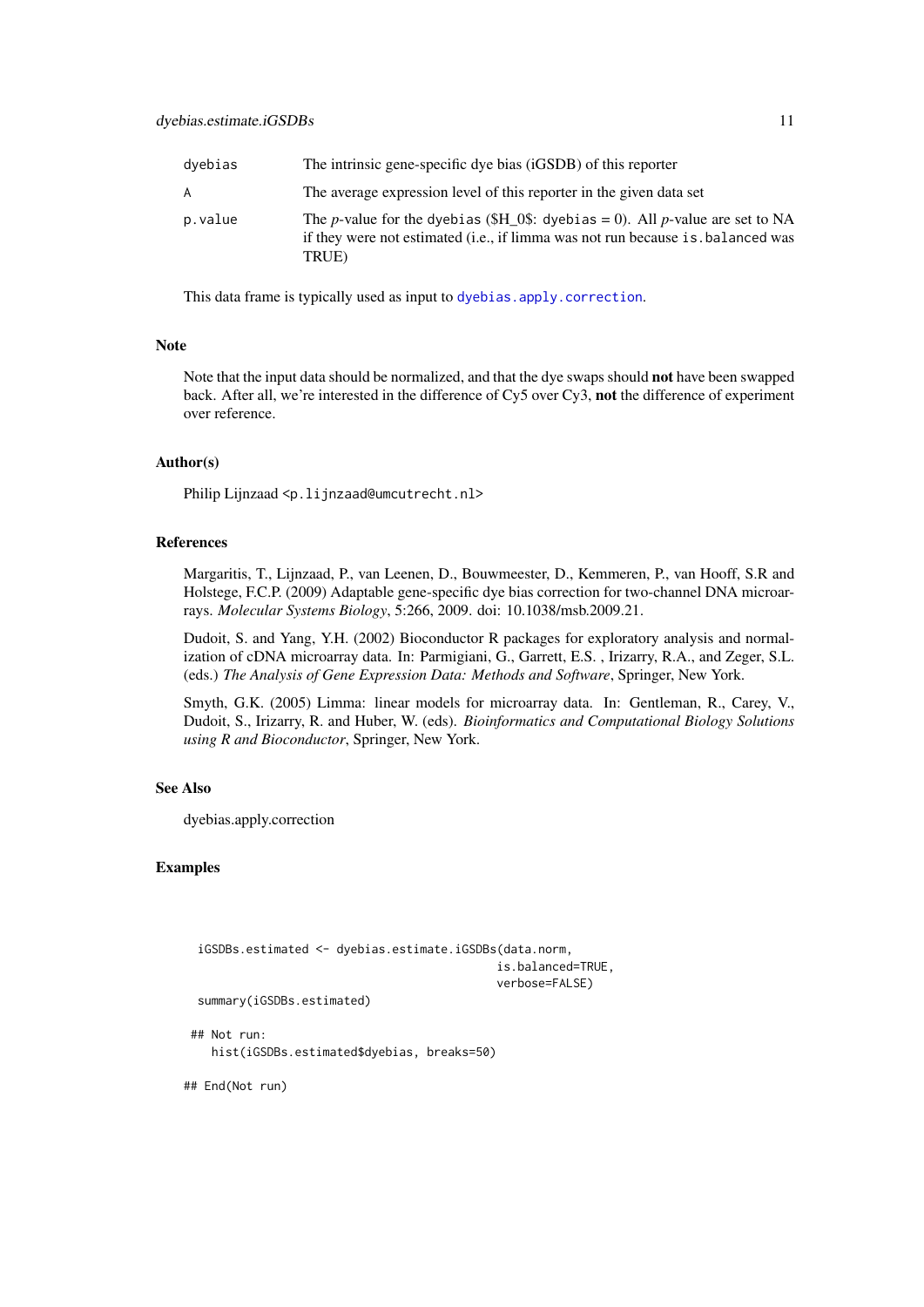<span id="page-11-1"></span><span id="page-11-0"></span>dyebias.monotonicity *Calculate the degree of monotonicity of the dye bias across the slides. DEPRACATED*

# Description

If you order genes by their iGSDB, and hybridizations by slide bias, the graphs of each gene should form a 'fan' out of the origin (see also dyebias.trendplot). This function gives measure of the extent to which this is true.

This function has been depracated, as it is of limited use and takes too long to compute.

# Usage

```
dyebias.monotonicity(data,
                     iGSDBs, dyebias.percentile = 5,
                     order = NULL)
```
### Arguments

| data               | The marray Norm to determine the degree of monotonicity for                                                                                                                                                                                                                                                                                                                              |
|--------------------|------------------------------------------------------------------------------------------------------------------------------------------------------------------------------------------------------------------------------------------------------------------------------------------------------------------------------------------------------------------------------------------|
| iGSDBs             | A data frame with intrinsic gene-specific dye biases, the same as that used in<br>dyebias.apply.correction, probably returned by<br>dyebias.estimate.iGSDBs; see there for documentation.                                                                                                                                                                                                |
| dyebias.percentile |                                                                                                                                                                                                                                                                                                                                                                                          |
|                    | The percentile of intrinsic gene specific dye biases (iGSDBs) for which to high-<br>light the reporters. Default should suffice in almost all cases.                                                                                                                                                                                                                                     |
| order              | If order==NULL, the slides are sorted by increasing slide bias prior to boxplot-<br>ting. This is typically done for data that is not yet dye bias corrected. (This order<br>is also returned in the object returned). If order!=NULL, the slides are put into<br>this order first. This is typically done for a dye bias-corrected data set, using the<br>order of the uncorrected set. |

#### Details

The total dye bias appears to be the product of iGSDB and slide bias. In other words, it is monotonous (always increasing or always decreasing), both with respect to the intrinsic gene specific dye bias and with respect to the slide bias. This function orders genes by their iGSDB and the slides by slide bias. Subsequently a linear regression of each gene is done, with x being the slide bias rank, (not the slide bias itself), and y being the M. The slopes of each linear regression line should be an increasing array of values, representing the 'fan' of lines. The degree to which this array is increasing is tested using the Mann-Kendall test, and is returned. In the case of uncorrected data, tau is generally larger than 0.3. After correction, tau should be close to zero.

#### Value

A dyebias.monotonicity uses cor.test, which returns htest object. To this list an extra element, order, is added, which indicates the ordering of the data set by slide bias. The degree of monotonicity is indicated by the estimate element; its signficance by the p.value element.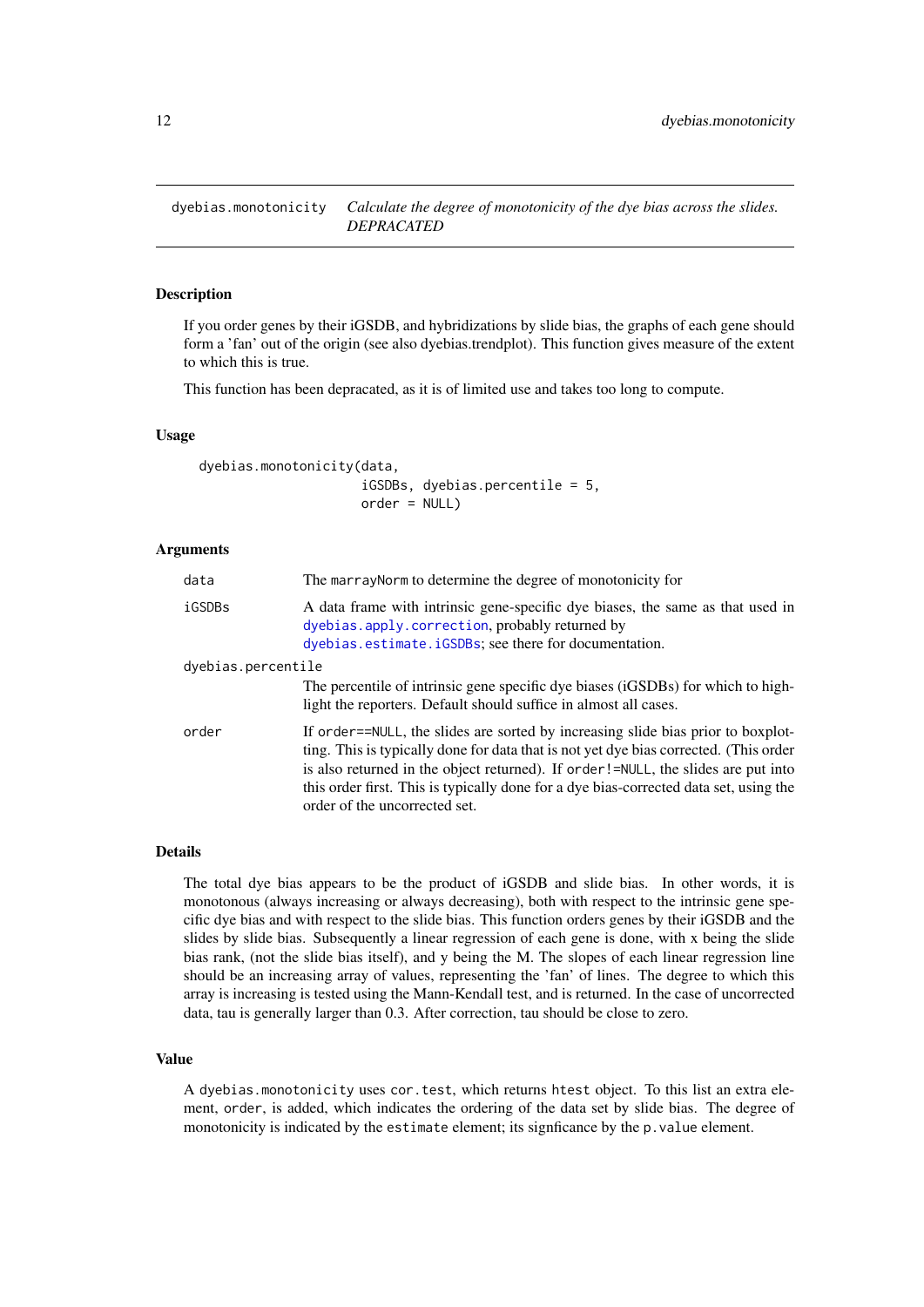#### <span id="page-12-0"></span>Note

This function takes very long to compute, since it calculates regressions for each gene.

# Author(s)

Philip Lijnzaad <p. lijnzaad@umcutrecht.nl>

#### References

Margaritis, T., Lijnzaad, P., van Leenen, D., Bouwmeester, D., Kemmeren, P., van Hooff, S.R and Holstege, F.C.P. (2009). Adaptable gene-specific dye bias correction for two-channel DNA microarrays. *Molecular Systems Biology*, 5:266, 2009. doi:10.1038/msb.2009.21.

# See Also

[dyebias.trendplot](#page-17-1), [dyebias.monotonicityplot](#page-13-1)

#### Examples

```
## Not run:
   options(stringsAsFactors = FALSE)
```

```
library(dyebias)
library(dyebiasexamples)
data(data.raw)
data(data.norm)
```

```
### obtain estimate for the iGSDBs:
iGSDBs.estimated <- dyebias.estimate.iGSDBs(data.norm,
                                            is.balanced=TRUE,
                                            verbose=FALSE)
```

```
### choose the estimators and which spots to correct:
estimator.subset <- dyebias.umcu.proper.estimators(maInfo(maGnames(data.norm)))
```

```
application.subset \leq maW(data.norm) == 1 &
              dyebias.application.subset(data.raw=data.raw, use.background=TRUE)
```

```
### do the correction:
correction <- dyebias.apply.correction(data.norm=data.norm,
                                       iGSDBs = iGSDBs.estimated,
                                       estimator.subset=estimator.subset,
                                       application.subset = application.subset,
                                       verbose=FALSE)
```

```
cat("monotonicity before correction")
monotonicity <- dyebias.monotonicity(data=data.norm,
                                     iGSDBs=iGSDBs.estimated,
                                     order=NULL)
```
monotonicity

```
cat("monotonicity after correction")
```

```
dyebias.monotonicity(data=correction$data.corrected,
                                     iGSDBs=iGSDBs.estimated,
                                     order= monotonicity$order)
```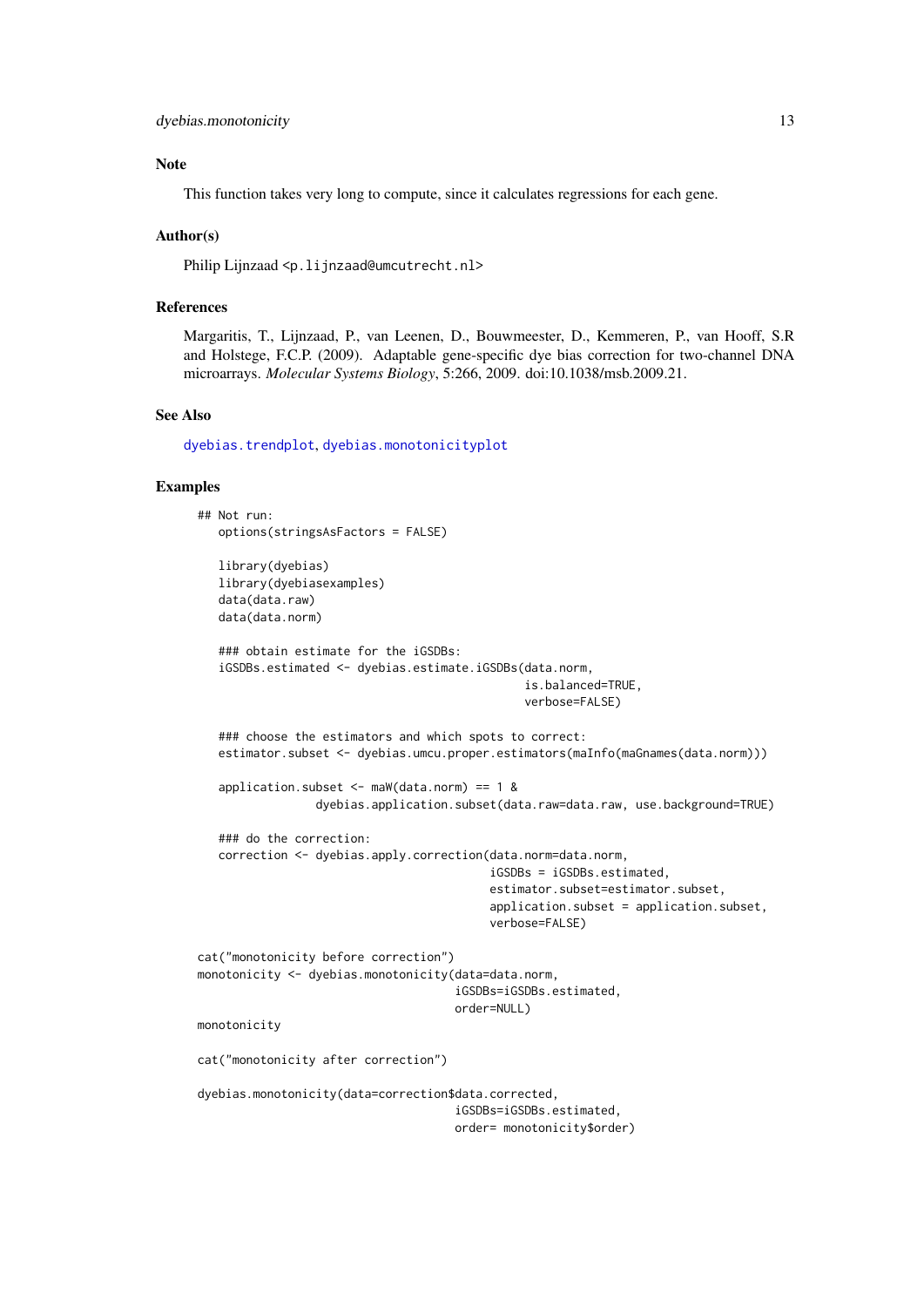<span id="page-13-0"></span>## End(Not run)

<span id="page-13-1"></span>dyebias.monotonicityplot

*Show the degree of monotonicity of the dye bias across the slides. DE-PRACATED*

# Description

If you order genes by their iGSDB, and hybridizations by slide bias, the graphs of each gene should form a 'fan' out of the origin (see also dyebias.trendplot). This function plots the regression slope of each gene, ordered by iGSDB and slide bias. If the uncorrected total dye bias is indeed monotonous, an increasing trend should be visible.

This function has been depracated, as it is of limited use and takes too long to compute.

# Usage

```
dyebias.monotonicityplot(data,
```

```
iGSDBs,
dyebias.percentile = 5,
order = NULL,
output = NULL,
pch = 19, cex = 0.3, cex.lab = 1.4,
ylim = c(-0.2, 0.2),xlab = "rank", ylab = "slope",
sub = NULL,...)
```
# Arguments

| data                                | The marray Norm to determine the degree of monotonicity for                                                                                                                                                                                                                                                                                                                              |  |
|-------------------------------------|------------------------------------------------------------------------------------------------------------------------------------------------------------------------------------------------------------------------------------------------------------------------------------------------------------------------------------------------------------------------------------------|--|
| iGSDBs                              | A data frame with intrinsic gene-specific dye biases, the same as that used in<br>dyebias.apply.correction, probably returned by<br>dyebias.estimate.iGSDBs; see there for documentation.                                                                                                                                                                                                |  |
| dyebias.percentile                  |                                                                                                                                                                                                                                                                                                                                                                                          |  |
|                                     | The percentile of intrinsic gene specific dye biases (iGSDBs) for which to high-<br>light the reporters. Default should suffice in almost all cases.                                                                                                                                                                                                                                     |  |
| order                               | If order==NULL, the slides are sorted by increasing slide bias prior to boxplot-<br>ting. This is typically done for data that is not yet dye bias corrected. (This order<br>is also returned in the object returned). If order!=NULL, the slides are put into<br>this order first. This is typically done for a dye bias-corrected data set, using the<br>order of the uncorrected set. |  |
| output                              | Specifies the output. If NULL, the existing output device is used; if output is one<br>of "X11", "windows", "quartz", a new X11 (Unix)/windows (Windows)/quartz<br>(Mac) device is created. If output is a string ending in one of ".pdf", ".png", ".eps", ".ps"<br>is given, a file of that name and type is created and closed afterwards.                                             |  |
| pch, cex, cex.lab, ylim, xlab, ylab |                                                                                                                                                                                                                                                                                                                                                                                          |  |
|                                     | As for $plot()$                                                                                                                                                                                                                                                                                                                                                                          |  |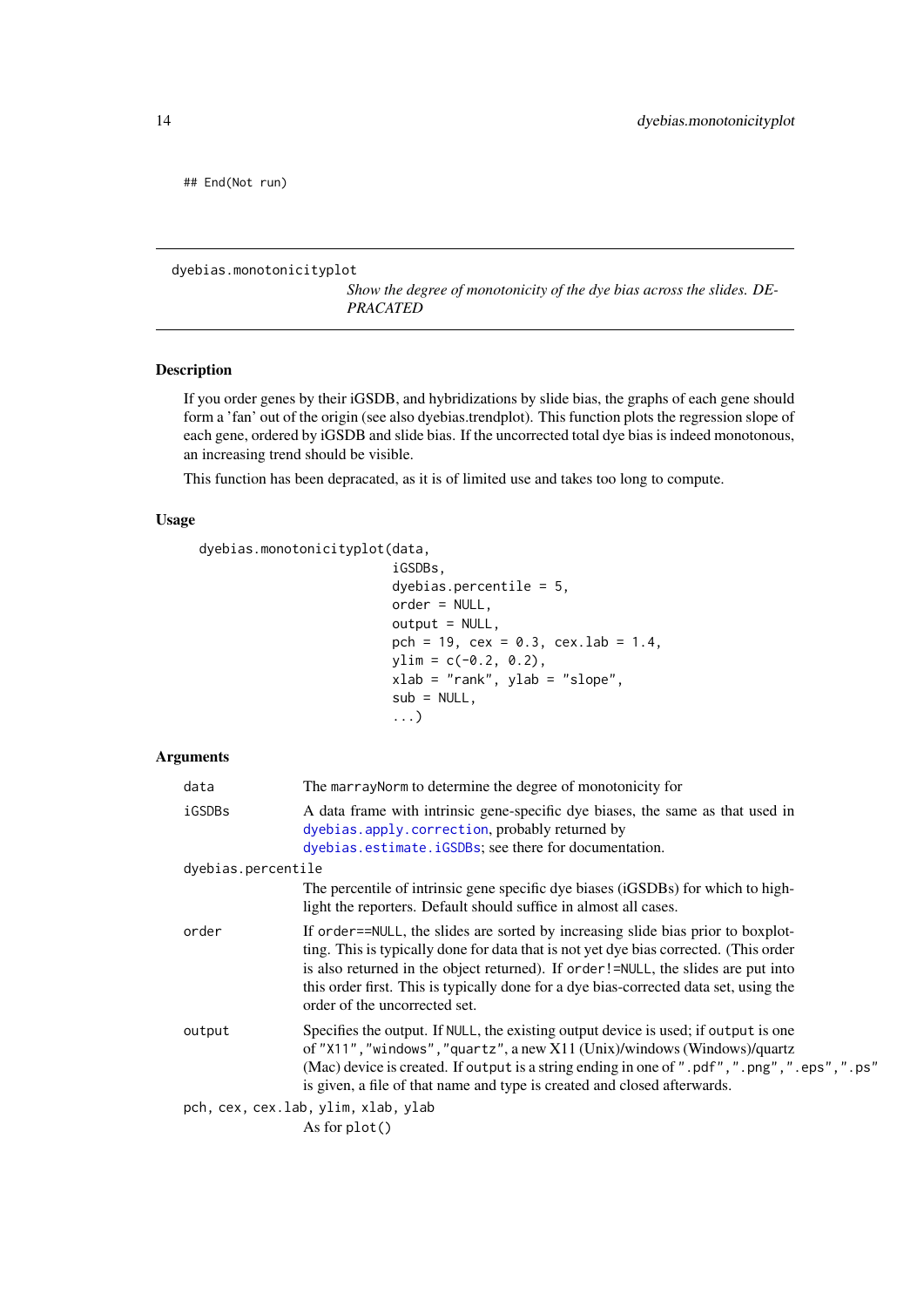#### <span id="page-14-0"></span>dyebias.monotonicityplot 15

| sub      | The subtitle. If sub==NULL, a string giving the tau and p-value of the Mann-<br>Kendall test is used; otherwise as for $plot()$ |
|----------|---------------------------------------------------------------------------------------------------------------------------------|
| $\cdots$ | Other arguments are passed on to plot()                                                                                         |

# Details

The total dye bias appears to be the product of iGSDB and slide bias. In other words, it is monotonous (always increasing or always decreasing), both with respect to the intrinsic gene specific dye bias and with respect to the slide bias. This function orders genes by their iGSDB and the slides by slide bias. Subsequently a linear regression of each gene is done, with x being the slide bias rank (not the slide bias itself), and y being the M. The slopes of each linear regression line should be an increasing array of values, representing the 'fan' of lines. The array of slopes is plotted (versus the rank). Generally, a clear trend is visible for uncorrected hybridizations, and the trend has disappeared after dye bias correction.

### Value

The order of the slide bias is returned, for use in plotting the behaviour of the regression slopes in the corrected data set.

# Note

This function takes very long to compute, since it calculates regressions for each gene.

#### Author(s)

Philip Lijnzaad <p.lijnzaad@umcutrecht.nl>

#### References

Margaritis, T., Lijnzaad, P., van Leenen, D., Bouwmeester, D., Kemmeren, P., van Hooff, S.R and Holstege, F.C.P. (2009). Adaptable gene-specific dye bias correction for two-channel DNA microarrays. *Molecular Systems Biology*, 5:266, 2009. doi: 10.1038/msb.2009.21.

# See Also

[dyebias.monotonicity](#page-11-1), [dyebias.trendplot](#page-17-1)

#### Examples

```
## Not run:
   options(stringsAsFactors = FALSE)
   library(dyebias)
   library(dyebiasexamples)
   data(data.raw)
  data(data.norm)
   ### obtain estimate for the iGSDBs:
   iGSDBs.estimated <- dyebias.estimate.iGSDBs(data.norm,
                                               is.balanced=TRUE,
                                                verbose=FALSE)
```
### choose the estimators and which spots to correct: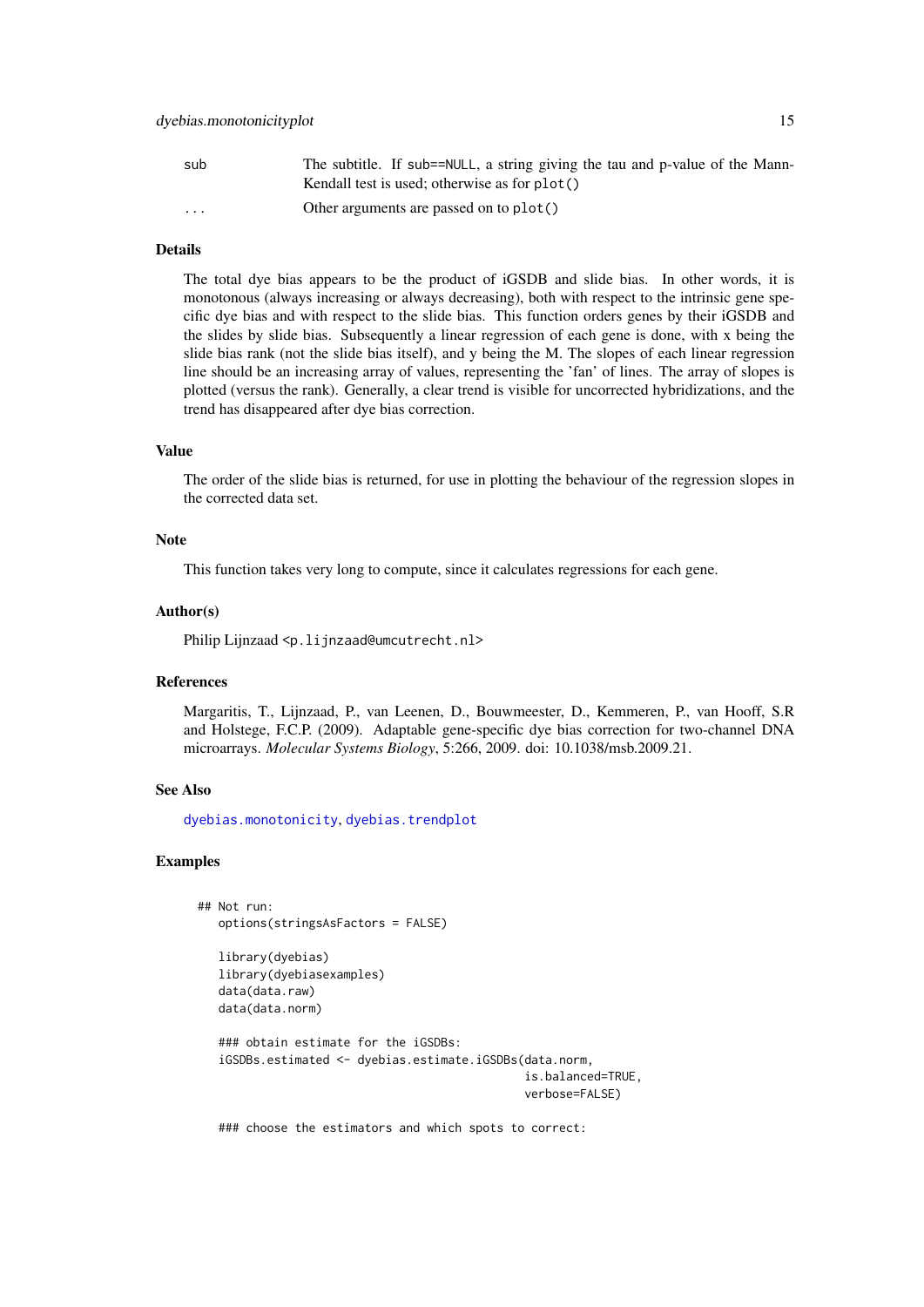```
estimator.subset <- dyebias.umcu.proper.estimators(maInfo(maGnames(data.norm)))
      application.subset \leq maW(data.norm) == 1 &
                    dyebias.application.subset(data.raw=data.raw, use.background=TRUE)
      ### do the correction:
      correction <- dyebias.apply.correction(data.norm=data.norm,
                                             iGSDBs = iGSDBs.estimated,
                                             estimator.subset=estimator.subset,
                                             application.subset = application.subset,
                                             verbose=FALSE)
   layout(matrix(1:2, nrow=1,ncol=2))
   order <- dyebias.monotonicityplot(data=data.norm,
                         iGSDBs=iGSDBs.estimated, # from e.g. dyebias.estimate.iGSDBs
                         order=NULL, # i.e., order by increasing slide bias
                         output=NULL,
                         main="before correction"
                         )
   order <- dyebias.monotonicityplot(data=correction$data.corrected,
                         iGSDBs=iGSDBs.estimated,
                         order=order, \qquad \qquad # order by the original slide bias
                         output=NULL,
                         main="after correction"
                        )
 ## End(Not run)
dyebias.rgplot Produce scatterplots of the hybridization, with strongest dye biases
```
#### <span id="page-15-2"></span><span id="page-15-1"></span>**Description**

Plots the  $log_2(R)$  vs.  $log_2(G)$  (or alternatively M vs. A) signal of one slide, highlighting the reporters with the strongest red and green dye bias. Two lines indicate two-fold change. See also Margaritis et al. (2009), Fig. 1

*highlighted.*

# Usage

```
dyebias.rgplot(data, slide, iGSDBs, dyebias.percentile=5,
               application.subset=TRUE, output=NULL, xlim =
               c(log2(50), log2(50000)), ylim = c(log2(50), log2(50000)),
               xticks = c(100,1000,10000,10000), yticks =
               c(100, 1000, 10000, 10000), pch = 19, cex = 0.3, cex.lab =
               1.4, ...dyebias.maplot(data, slide, iGSDBs, dyebias.percentile=5,
               application.subset=TRUE, output=NULL, xlim = c(6,16),
               ylim = c(-2, 2), pch = 19, cex = 0.3, cex.lab = 1.4, ...)
```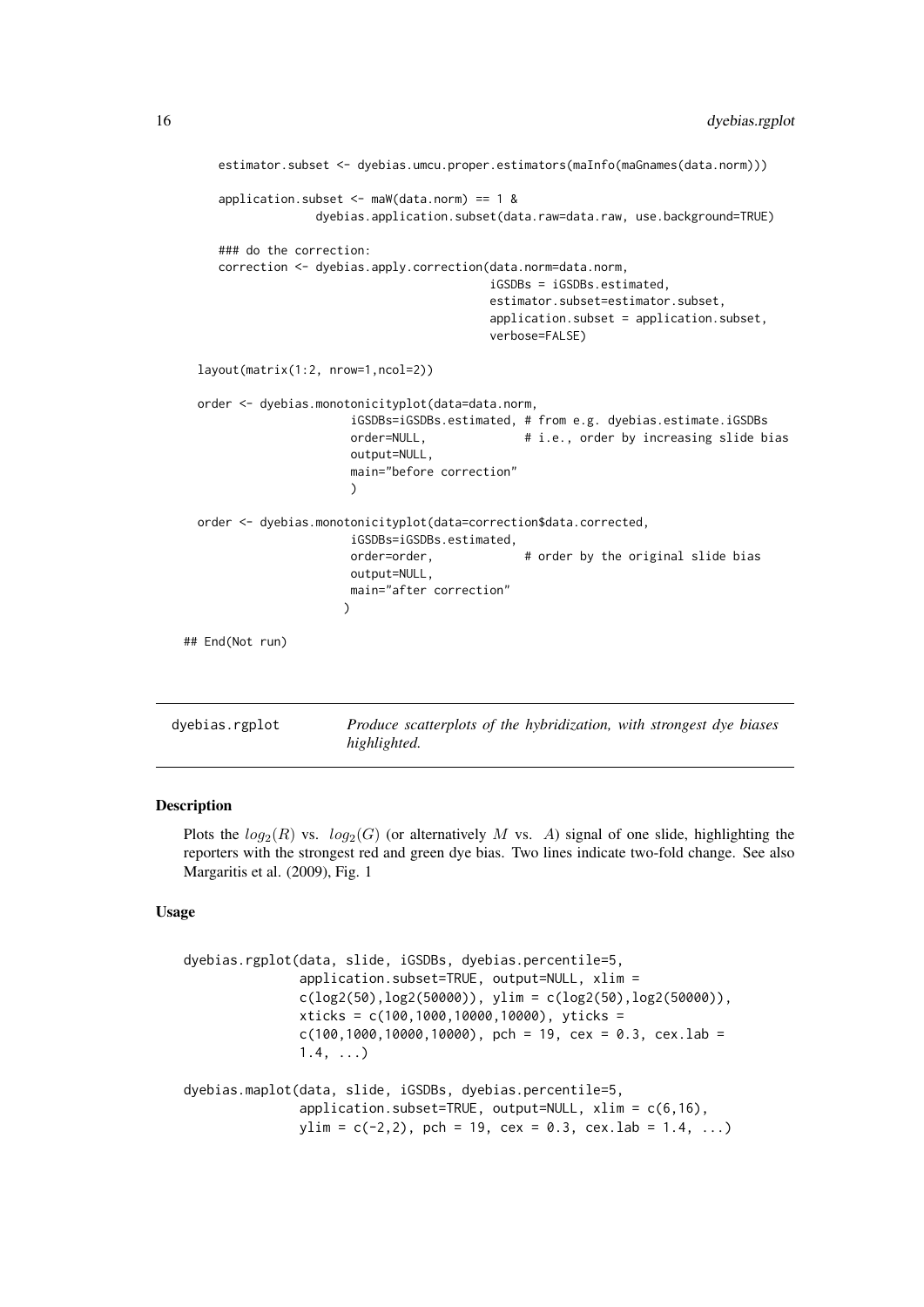#### <span id="page-16-0"></span>dyebias.rgplot 17

# Arguments

| data               | The marray Norm object to plot one slide of.                                                                                                                                                                                                                                                                                                 |
|--------------------|----------------------------------------------------------------------------------------------------------------------------------------------------------------------------------------------------------------------------------------------------------------------------------------------------------------------------------------------|
| slide              | The index of the slide to plot; must be $> 1$ , and $<$ maNsamples (data)                                                                                                                                                                                                                                                                    |
| iGSDBs             | A data frame with intrinsic gene-specific dye biases, the same as that used in<br>dyebias.apply.correction, probably returned by<br>dyebias.estimate.iGSDBs; see there for documentation.                                                                                                                                                    |
| dyebias.percentile |                                                                                                                                                                                                                                                                                                                                              |
|                    | The percentile of intrinsic gene specific dye biases (iGSDBs) for which to high-<br>light the reporters.                                                                                                                                                                                                                                     |
| application.subset |                                                                                                                                                                                                                                                                                                                                              |
|                    | The set of reporters that was eligible for dye bias correction; same argument as<br>for dyebias.apply.correction.                                                                                                                                                                                                                            |
| output             | Specifies the output. If NULL, the existing output device is used; if output is one<br>of "X11", "windows", "quartz", a new X11 (Unix)/windows (Windows)/quartz<br>(Mac) device is created. If output is a string ending in one of ".pdf", ".png", ".eps", ".ps"<br>is given, a file of that name and type is created and closed afterwards. |
|                    | xlim, ylim, xticks, yticks, pch, cex, cex.lab                                                                                                                                                                                                                                                                                                |
|                    | Graphical parameters; see par()                                                                                                                                                                                                                                                                                                              |
| .                  | Other arguments (such as main etc.) are passed on to plot().                                                                                                                                                                                                                                                                                 |
|                    |                                                                                                                                                                                                                                                                                                                                              |

# Value

None.

# Note

The highlighted spots are *all spots* with an iGSDB that lies in the top- or bottom- dyebias.percentile of iGSDBS. That is, not just the estimator genes are highlighted.

# Author(s)

Philip Lijnzaad <p. lijnzaad@umcutrecht.nl>

# References

Margaritis, T., Lijnzaad, P., van Leenen, D., Bouwmeester, D., Kemmeren, P., van Hooff, S.R and Holstege, F.C.P. (2009). Adaptable gene-specific dye bias correction for two-channel DNA microarrays. *Molecular Systems Biology*, 5:266, 2009. doi: 10.1038/msb.2009.21.

# See Also

[dyebias.estimate.iGSDBs](#page-8-1), [dyebias.apply.correction](#page-3-1), [dyebias.rgplot](#page-15-1), [dyebias.maplot](#page-15-2), [dyebias.boxplot](#page-6-1), [dyebias.trendplot](#page-17-1)

# Examples

## show both an RG-plot and an MA-plot of the uncorrected data and the ## corrected data next to each other.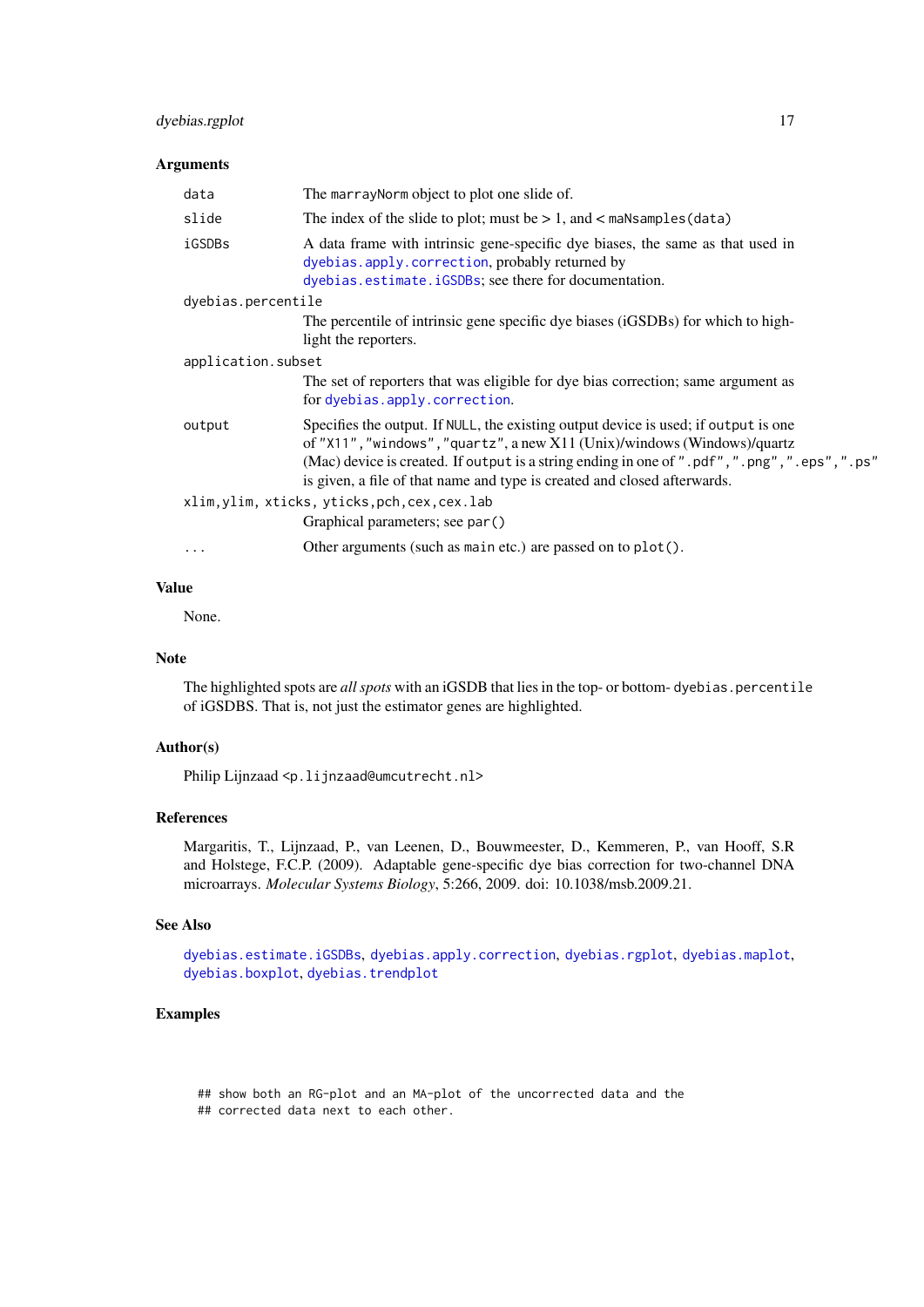```
slide <- 3 \qquad # or any other other, of course
layout(matrix(1:4, nrow=2,ncol=2, byrow=TRUE))
dyebias.rgplot(data=data.norm,
              slide=slide,
              iGSDBs=iGSDBs.estimated, # from dyebias.estimate.iGSDBs
              main=sprintf("RG-plot, uncorrected, slide %d", slide),
              output=NULL)
dyebias.rgplot(data=correction$data.corrected,
              slide=slide,
              iGSDBs=iGSDBs.estimated,
              main=sprintf("RG-plot, corrected, slide %d", slide),
              output=NULL)
dyebias.maplot(data=data.norm,
              slide=slide,
              iGSDBs=iGSDBs.estimated,
              main=sprintf("MA-plot, uncorrected, slide %d",slide),
              output=NULL)
dyebias.maplot(data=correction$data.corrected,
              slide=slide,
              iGSDBs=iGSDBs.estimated,
              main=sprintf("MA-plot, corrected, slide %d", slide),
              output=NULL)
```
<span id="page-17-1"></span>

| dyebias.trendplot | Creates a trend-plot of all reporters, binned by dye bias, with all slides |  |
|-------------------|----------------------------------------------------------------------------|--|
|                   | ordered by slide bias.                                                     |  |

#### Description

The aim of this routine is to show the monotonicity of the total dye bias in the (uncorrected) data set. This is to judge whether the total dye bias of one reporter in one hybridization indeed behaves as the product of an intrinsic gene specific dye bias (iGSDB) and a slide specific factor (the slide bias), which is at the heart of the GASSCO method.

Showing the total dye bias of all reporters is too overwhelming, therefore the medians of the total dye bias after binning by intrinsic gene specific dye bias (as given in dyebias\$dyebias) are plotted.

# Usage

```
dyebias.trendplot(data, iGSDBs, dyebias.percentile=5,
                  application.subset=TRUE, n.bins=20, order,
                  output=NULL, ylim=c(-1,1), cex=0.3, lty=1, lwd=1,
                  type="median", main="dye bias trend plot",
                  xlab="slide bias rank", ylab="M", sub=NULL, ...)
```
<span id="page-17-0"></span>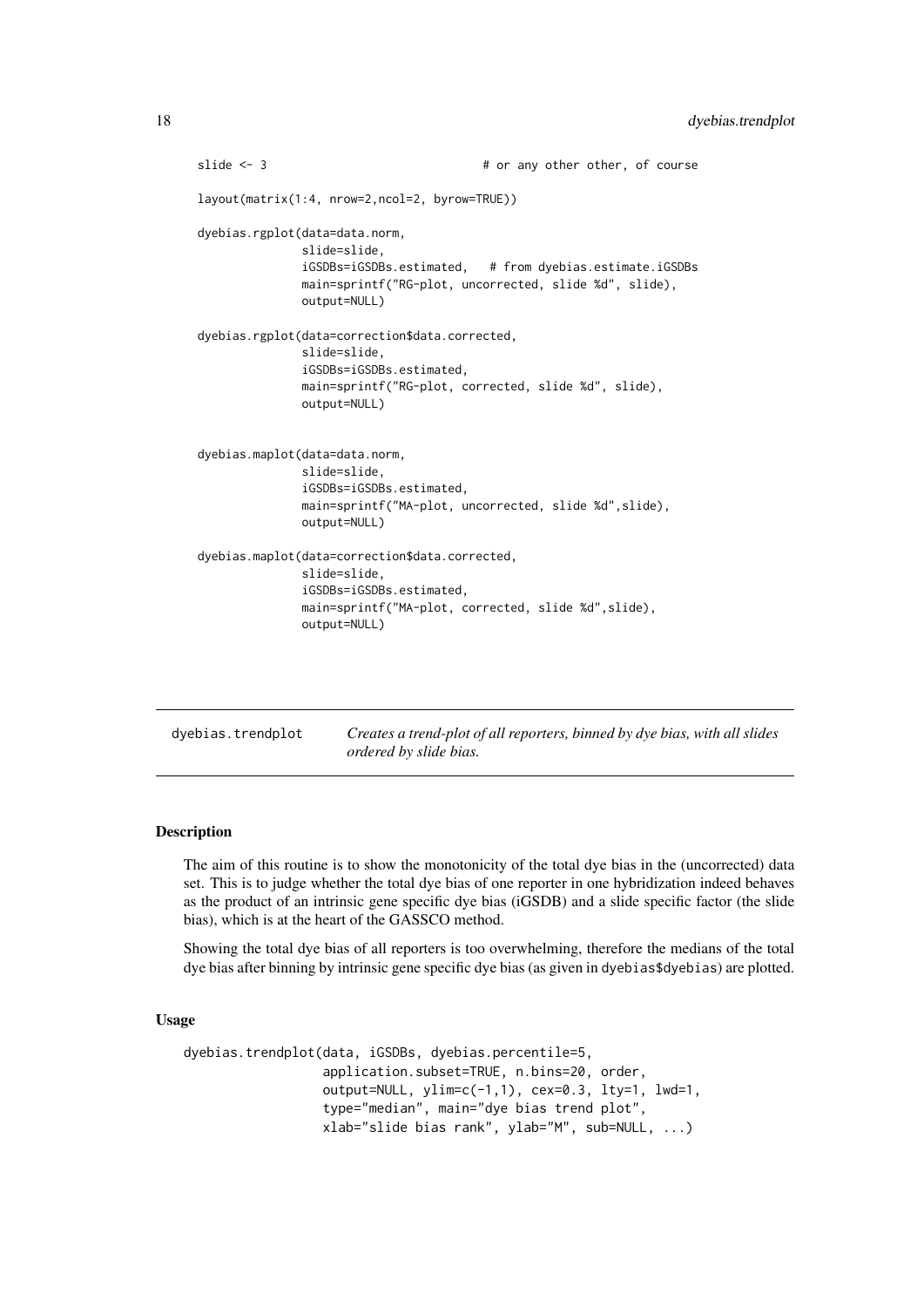#### <span id="page-18-0"></span>Arguments

| data                                       | The marrayNorm to trendplot.                                                                                                                                                                                                                                                                                                                                                                |  |
|--------------------------------------------|---------------------------------------------------------------------------------------------------------------------------------------------------------------------------------------------------------------------------------------------------------------------------------------------------------------------------------------------------------------------------------------------|--|
| iGSDBs                                     | A data frame with intrinsic gene-specific dye biases, the same as that used in<br>dyebias.apply.correction, probably returned by                                                                                                                                                                                                                                                            |  |
|                                            | dyebias.estimate.iGSDBs; see there for documentation.                                                                                                                                                                                                                                                                                                                                       |  |
| dyebias.percentile                         |                                                                                                                                                                                                                                                                                                                                                                                             |  |
|                                            | The percentile of intrinsic gene specific dye biases (iGSDBs) for which to high-<br>light the reporters. Default should suffice in almost all cases.                                                                                                                                                                                                                                        |  |
| application.subset                         |                                                                                                                                                                                                                                                                                                                                                                                             |  |
|                                            | The set of reporters that was eligible for dye bias correction; same argument as<br>for dyebias.apply.correction.                                                                                                                                                                                                                                                                           |  |
| n.bins                                     | The number of bins into which to classify the reporters, based on their intrinsic<br>gene-specific dye bias. The median of each bin is plotted.                                                                                                                                                                                                                                             |  |
| type                                       | What to print for each bin and hybridization. Valid values are:                                                                                                                                                                                                                                                                                                                             |  |
|                                            | • medianPlot the bin-median: the median of all genes in that bin and hy-<br>bridization                                                                                                                                                                                                                                                                                                     |  |
|                                            | • meanPlot the mean of all genes in that bin and hybridization                                                                                                                                                                                                                                                                                                                              |  |
|                                            | • genePlot the single gene that has the lowest squared distance to the bin-<br>median over all hybridizations                                                                                                                                                                                                                                                                               |  |
|                                            | • median.genePlot the single gene that has the median squared distance to the<br>bin-medians over all hybridizations                                                                                                                                                                                                                                                                        |  |
|                                            | • worst.genePlot the single gene that correlates worst with the bin-median<br>over all hybridizations                                                                                                                                                                                                                                                                                       |  |
| order                                      | If order==NULL, the slides are sorted by increasing slide bias prior to boxplot-<br>ting. This is typically done for data that is not yet dye bias corrected. This order<br>is also returned as a value. If order!=NULL, the slides are put into this order be-<br>fore trendplotting. This is typically done for a dye bias-corrected data set, using<br>the order of the uncorrected set. |  |
| output                                     | Specifies the output. If NULL, the existing output device is used; if output is one<br>of "X11", "windows", "quartz", a new X11 (Unix)/windows (Windows)/quartz<br>(Mac) device is created. If output is a string ending in one of ".pdf", ".png", ".eps", ".ps"<br>is given, a file of that name and type is created and closed afterwards.                                                |  |
| ylim, lty, lwd, main, sub, cex, xlab, ylab |                                                                                                                                                                                                                                                                                                                                                                                             |  |
|                                            | As for matplot()                                                                                                                                                                                                                                                                                                                                                                            |  |
| .                                          | Other arguments are passed on to matplot().                                                                                                                                                                                                                                                                                                                                                 |  |
|                                            |                                                                                                                                                                                                                                                                                                                                                                                             |  |

# Value

The order obtained, for use in a later call to this same function.

# Author(s)

Philip Lijnzaad <p.lijnzaad@umcutrecht.nl>

# References

Margaritis, T., Lijnzaad, P., van Leenen, D., Bouwmeester, D., Kemmeren, P., van Hooff, S.R and Holstege, F.C.P. (2009). Adaptable gene-specific dye bias correction for two-channel DNA microarrays. *Molecular Systems Biology*, 5:266, 2009. doi: 10.1038/msb.2009.21.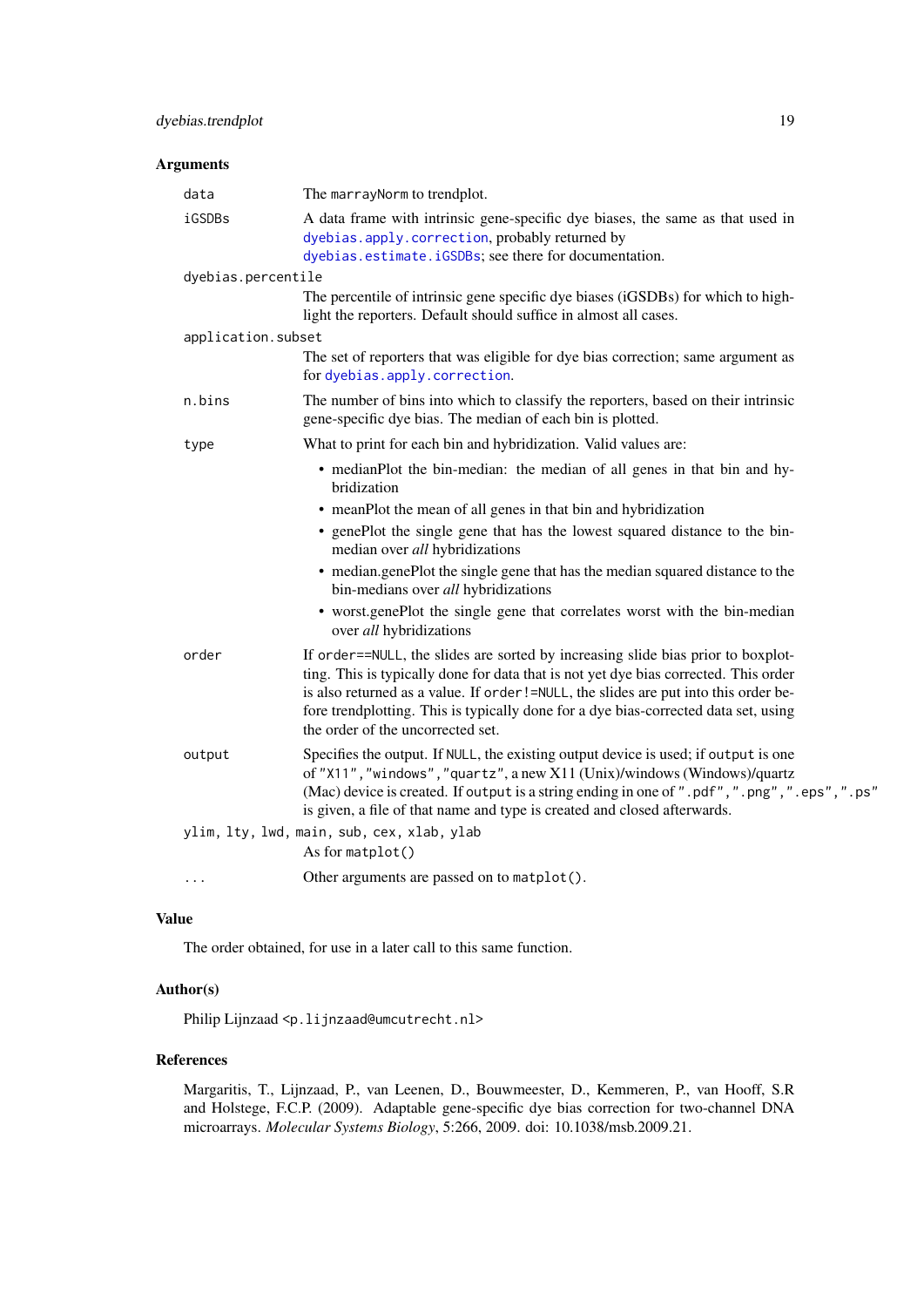# <span id="page-19-0"></span>See Also

```
dyebias.estimate.iGSDBs, dyebias.apply.correction, dyebias.rgplot, dyebias.maplot,
dyebias.monotonicity dyebias.monotonicityplot
```
# Examples

```
## show trend plots of uncorrected and corrected next to each other:
ylim < -c(-0.6, 0.6)layout(matrix(1:2, nrow=1,ncol=2))
order <- dyebias.trendplot(data=data.norm,
                      iGSDBs=iGSDBs.estimated, # from e.g. dyebias.estimate.iGSDBs
                      order=NULL, \# i.e., order by increasing slide bias
                      output=NULL,
                      main="before correction",
                      ylim=ylim
                      \lambdaorder <- dyebias.trendplot(data=correction$data.corrected, # from dyebias.apply.correction
                      iGSDBs=iGSDBs.estimated,
                      order=order, \qquad \qquad # order by the original slide bias
                      output=NULL,
                      main="after correction",
                      ylim=ylim
                     \sum
```